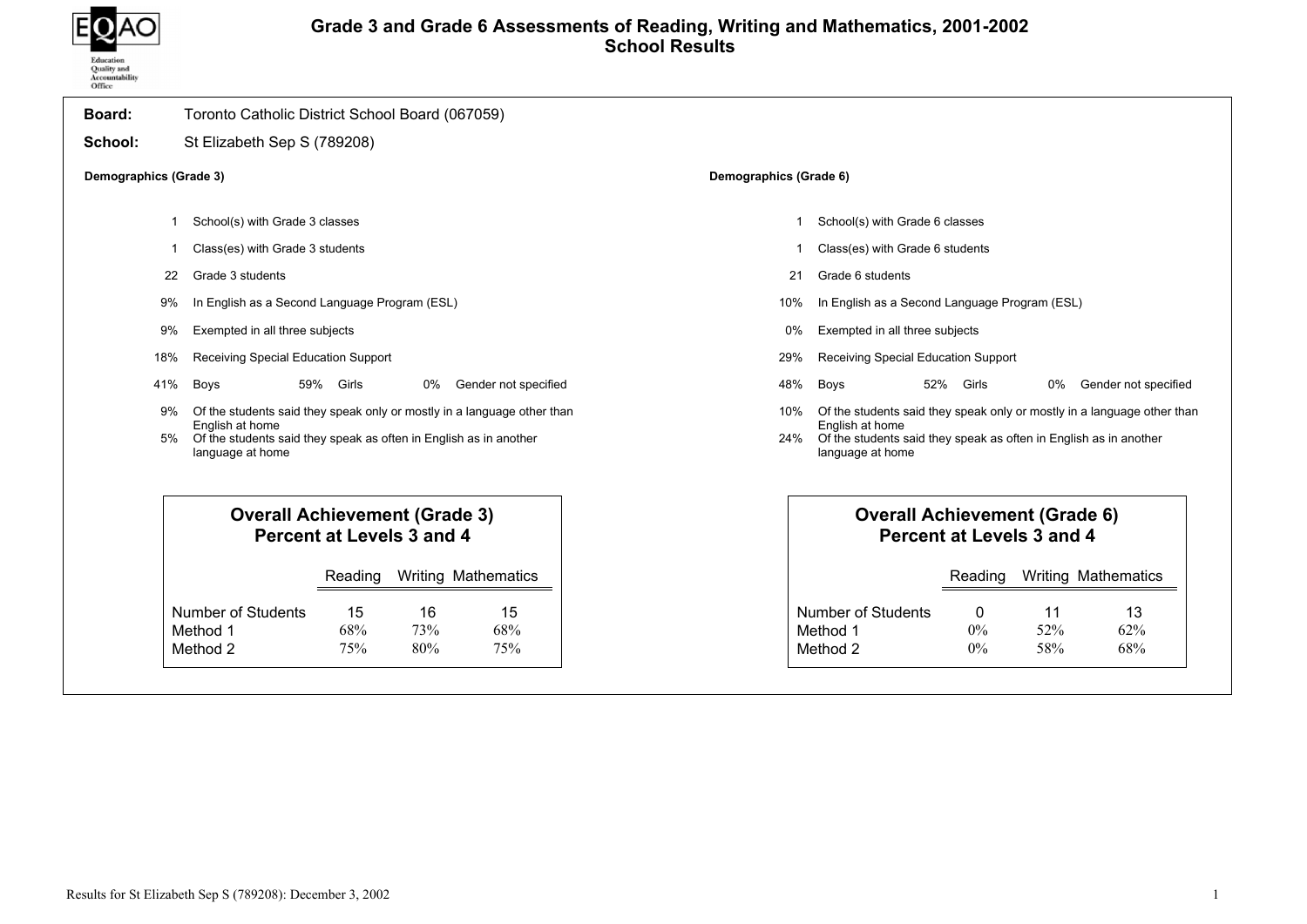### Explanation of Terms and Categories

| <b>Receiving Special</b>      | This designation is for students whose Student Information Form (SIF) indicated that they were formally identified by an<br>Identification,                                                                                                                                                                                                                                                                                                                                                                             |
|-------------------------------|-------------------------------------------------------------------------------------------------------------------------------------------------------------------------------------------------------------------------------------------------------------------------------------------------------------------------------------------------------------------------------------------------------------------------------------------------------------------------------------------------------------------------|
| <b>Education Support:</b>     | Placement and Review Committee (IPRC), as well as those students who though not formally identified, received special<br>education support as noted on their Individual Education Plan (IEP).                                                                                                                                                                                                                                                                                                                           |
| Exempt:                       | This designation is for students who were formally exempted from participation in one or more component of the assessment.                                                                                                                                                                                                                                                                                                                                                                                              |
| No data:                      | This refers to non-exempt students from whom EQAO did not receive completed assessment booklets.                                                                                                                                                                                                                                                                                                                                                                                                                        |
| <b>NEIS:</b>                  | (Not Enough Information to Score) This designation is for student work that is deemed to be insufficient to be assigned a level of<br>achievement in a given category or strand within a subject, on the multiple-choice component or for overall achievement. This is<br>the case if large sections of work are missing due to absence or other reasons.                                                                                                                                                               |
| <b>NE1:</b>                   | (Not Enough Evidence for Level 1) This is the reporting designation for students who have provided enough information to score<br>but have not demonstrated enough evidence of knowledge and understanding to be assigned Level 1.                                                                                                                                                                                                                                                                                      |
| Levels 1-4:                   | EQAO's four-level marking scale is aligned with the four-level scale used on the Ontario Student Report Card, and sets Level 3 as<br>the provincial standard.                                                                                                                                                                                                                                                                                                                                                           |
| <b>Explanation of Methods</b> |                                                                                                                                                                                                                                                                                                                                                                                                                                                                                                                         |
| Method 1:                     | All data are reported. Method 1 expresses the number of students achieving at each level, as a percentage of all students in the<br>grade, including students who were exempted and those whose work on the assessment did not produce enough information to<br>score. EQAO uses Method 1 for reporting because publicly funded schools are accountable for the achievement and progress of<br>all students. Schools and boards are required to use this method to ensure consistency of reporting across the province. |
| <b>Method 2:</b>              | An alternative way of presenting the data. Method 2 expresses the distribution of student results as a percentage of those<br>students who actually took part in the assessment and produced work that could be scored. Students who were exempt, or for<br>whom there is no performance data, are excluded. Method 2 highlights the results achieved by students who have scorable work.                                                                                                                               |

#### Notes

- Gender differences may not be precise, since gender was not specified on some Student Information Forms (SIF).
- Percentages may not sum to 100 due to rounding.
- In reading and writing, the overall level of achievement is calculated using students' scores in the categories and in the multiple-choice component. In mathematics, the overall level of achievement is calculated using students' scores in categories and strands and in the multiple-choice component.
- Overall scores are adjusted for year-to-year differences in assessments.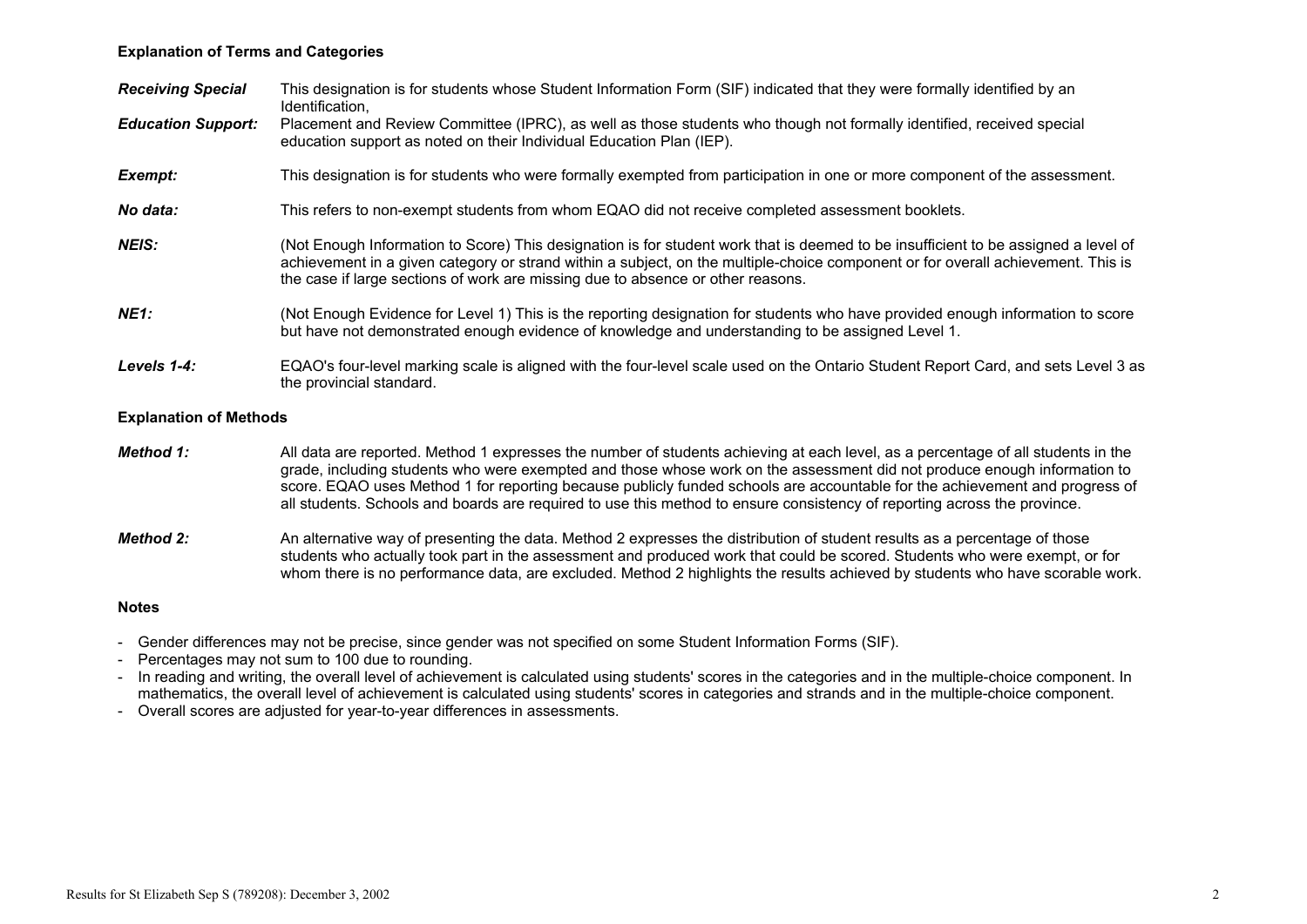## Grade 3 and Grade 6 Assessments of Reading, Writing and Mathematics, 2001-2002 School Results

| Board:<br>School:                                         |                                                           |                      | St Elizabeth Sep S (789208)                        | Toronto Catholic District School Board (067059) |                                                           |             |                                                               |                      |                                                               |                       |                          |
|-----------------------------------------------------------|-----------------------------------------------------------|----------------------|----------------------------------------------------|-------------------------------------------------|-----------------------------------------------------------|-------------|---------------------------------------------------------------|----------------------|---------------------------------------------------------------|-----------------------|--------------------------|
| <b>Overall Level of Achievement in Reading</b><br>Grade 3 |                                                           |                      | Overall Level of Achievement in Writing<br>Grade 3 |                                                 |                                                           |             | <b>Overall Level of Achievement in Mathematics</b><br>Grade 3 |                      |                                                               |                       |                          |
| Percent <sup>1</sup>                                      |                                                           |                      |                                                    | Percent <sup>1</sup>                            |                                                           |             |                                                               | Percent <sup>1</sup> |                                                               |                       |                          |
|                                                           | Number                                                    | Method<br>1          | Method<br>2                                        |                                                 | Number                                                    | Method<br>1 | Method<br>$\overline{2}$                                      |                      | Number                                                        | Method<br>$\mathbf 1$ | Method<br>$\overline{c}$ |
| Exempt                                                    | 2                                                         | 9%                   | N/A                                                | Exempt                                          | $\overline{2}$                                            | 9%          | N/A                                                           | Exempt               | 2                                                             | 9%                    | N/A                      |
| No Data                                                   | $\Omega$                                                  | $0\%$                | N/A                                                | No Data                                         | 0                                                         | $0\%$       | N/A                                                           | No Data              | 0                                                             | 0%                    | N/A                      |
| NEIS <sup>2</sup>                                         | $\Omega$                                                  | $0\%$                | 0%                                                 | NEIS <sup>2</sup>                               | 0                                                         | $0\%$       | 0%                                                            | NEIS <sup>2</sup>    | $\mathbf{0}$                                                  | 0%                    | $0\%$                    |
| NE1 <sup>3</sup>                                          | $\Omega$                                                  | $0\%$                | 0%                                                 | NE1 <sup>3</sup>                                | $\Omega$                                                  | $0\%$       | $0\%$                                                         | NE1 <sup>3</sup>     | $\mathbf{0}$                                                  | $0\%$                 | 0%                       |
| Level 1                                                   | -1                                                        | 5%                   | 5%                                                 | Level 1                                         | $\Omega$                                                  | 0%          | 0%                                                            | Level 1              | $\Omega$                                                      | 0%                    | $0\%$                    |
| Level 2                                                   | 4                                                         | 18%                  | 20%                                                | Level 2                                         | $\overline{4}$                                            | 18%         | 20%                                                           | Level 2              | 5                                                             | 23%                   | 25%                      |
| Level 3                                                   | 14                                                        | 64%                  | 70%                                                | Level 3                                         | 14                                                        | 64%         | 70%                                                           | Level 3              | 14                                                            | 64%                   | 70%                      |
| Level 4                                                   | $\overline{1}$                                            | 5%                   | 5%                                                 | Level 4                                         | $\overline{2}$                                            | 9%          | 10%                                                           | Level 4              | 1                                                             | 5%                    | 5%                       |
|                                                           | <b>Overall Level of Achievement in Reading</b><br>Grade 6 |                      |                                                    |                                                 | <b>Overall Level of Achievement in Writing</b><br>Grade 6 |             |                                                               |                      | <b>Overall Level of Achievement in Mathematics</b><br>Grade 6 |                       |                          |
|                                                           |                                                           | Percent <sup>1</sup> |                                                    |                                                 | Percent <sup>1</sup>                                      |             |                                                               | Percent <sup>1</sup> |                                                               |                       |                          |
|                                                           |                                                           | Method               | Method                                             |                                                 |                                                           | Method      | Method                                                        |                      |                                                               | Method Method         |                          |
|                                                           | <b>Number</b>                                             | $\mathbf{1}$         | 2                                                  |                                                 | Number                                                    | $\mathbf 1$ | $\overline{2}$                                                |                      | Number                                                        | $\mathbf{1}$          | $\overline{2}$           |
| Exempt                                                    | $\mathbf 0$                                               | 0%                   | N/A                                                | Exempt                                          | 0                                                         | 0%          | N/A                                                           | Exempt               | 0                                                             | 0%                    | N/A                      |
| No Data                                                   | 2                                                         | 10%                  | N/A                                                | No Data                                         | 2                                                         | 10%         | N/A                                                           | No Data              | 2                                                             | 10%                   | N/A                      |
|                                                           | 19                                                        | 90%                  | 100%                                               | NEIS <sup>2</sup>                               | $\Omega$                                                  | $0\%$       | 0%                                                            | NEIS <sup>2</sup>    | $\Omega$                                                      | 0%                    | $0\%$                    |
| NEIS <sup>2</sup>                                         |                                                           |                      | 0%                                                 | NE1 <sup>3</sup>                                | $\Omega$                                                  | 0%          | 0%                                                            | NE1 <sup>3</sup>     | $\Omega$                                                      | $0\%$                 | 0%                       |
| NE1 <sup>3</sup>                                          | 0                                                         | 0%                   |                                                    |                                                 | $\mathbf 0$                                               | 0%          | 0%                                                            | Level 1              | 1                                                             | 5%                    | 5%                       |
| Level 1                                                   | 0                                                         | 0%                   | 0%                                                 | Level 1                                         |                                                           |             |                                                               |                      |                                                               |                       |                          |
| Level <sub>2</sub>                                        | $\mathbf 0$                                               | $0\%$                | 0%                                                 | Level <sub>2</sub>                              | 8                                                         | 38%         | 42%                                                           | Level <sub>2</sub>   | 5                                                             | 24%                   | 26%                      |
| Level 3                                                   | $\mathbf 0$<br>$\mathbf 0$                                | $0\%$<br>0%          | 0%<br>0%                                           | Level 3                                         | 10<br>$\mathbf{1}$                                        | 48%<br>5%   | 53%<br>5%                                                     | Level 3              | 11<br>$\overline{2}$                                          | 52%<br>10%            | 58%<br>11%               |

<sup>1</sup> Percentages may not sum to 100 due to rounding.

<sup>2</sup> Not Enough Information to Score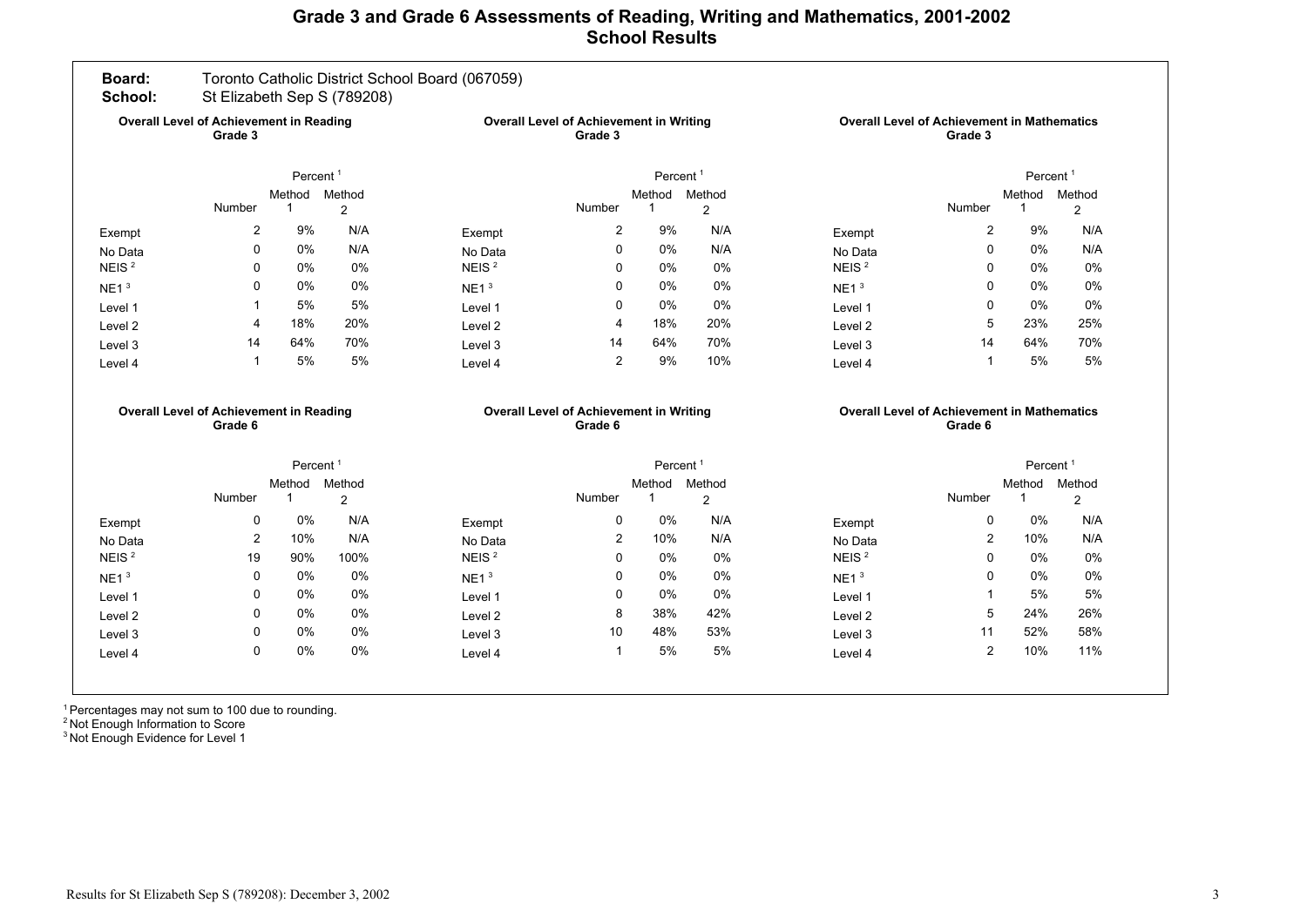# Grade 3 Results: Detailed Overall Achievement

### Reading Overall , Method 1

|                    | Board<br><b>Results</b><br>$n=7063$ | School<br><b>Results</b><br>$n = 22$ |
|--------------------|-------------------------------------|--------------------------------------|
| Exempt             | 7%                                  | 9%                                   |
| No Data            | $\leq 1\%$                          | $0\%$                                |
| NEIS <sup>1</sup>  | 6%                                  | 0%                                   |
| NE1 <sup>2</sup>   | $1\%$                               | $0\%$                                |
| Level 1            | 11%                                 | 5%                                   |
| Level <sub>2</sub> | 28%                                 | 18%                                  |
| Level 3            | 42%                                 | 64%                                  |
| Level 4            | 6%                                  | 5%                                   |

### Reading Overall , Method 2

|                    | Board<br><b>Results</b><br>n=6 567 | School<br><b>Results</b><br>$n = 20$ |
|--------------------|------------------------------------|--------------------------------------|
| NEIS <sup>1</sup>  | 6%                                 | $0\%$                                |
| NE1 <sup>2</sup>   | $< 1\%$                            | $0\%$                                |
| Level 1            | 12%                                | $5\%$                                |
| Level <sub>2</sub> | 30%                                | 20%                                  |
| Level <sub>3</sub> | 46%                                | 70%                                  |
| Level 4            | 6%                                 | 5%                                   |

<sup>1</sup> Not Enough Information to Score <sup>2</sup> Not Enough Evidence for Level 1

## Writing Overall , Method 1

| Board<br>Results<br>n=7 063 | School<br>Results<br>$n = 22$ |
|-----------------------------|-------------------------------|
| 6%                          | 9%                            |
| 1%                          | 0%                            |
| 3%                          | 0%                            |
| $1\%$                       | $0\%$                         |
| 2%                          | $0\%$                         |
| 30%                         | 18%                           |
| 48%                         | 64%                           |
| 10%                         | 9%                            |
|                             |                               |

### Writing Overall , Method 2

|                   | <b>Board</b><br><b>Results</b><br>$n = 6591$ | School<br><b>Results</b><br>$n = 20$ |
|-------------------|----------------------------------------------|--------------------------------------|
| NEIS <sup>1</sup> | 3%                                           | 0%                                   |
| NE1 <sup>2</sup>  | $1\%$                                        | 0%                                   |
| Level 1           | 2%                                           | 0%                                   |
| Level 2           | 32%                                          | 20%                                  |
| Level 3           | 52%                                          | 70%                                  |
| Level 4           | 10%                                          | 10%                                  |

### Mathematics Overall , Method 1

|                   | Board<br><b>Results</b><br>$n = 7186$ | School<br>Results<br>$n = 22$ |
|-------------------|---------------------------------------|-------------------------------|
| Exempt            | 6%                                    | 9%                            |
| No Data           | 1%                                    | 0%                            |
| NEIS <sup>1</sup> | 5%                                    | 0%                            |
| NE1 <sup>2</sup>  | $1\%$                                 | 0%                            |
| Level 1           | 6%                                    | 0%                            |
| Level 2           | 27%                                   | 23%                           |
| Level 3           | 46%                                   | 64%                           |
| Level 4           | 10%                                   | 5%                            |

### Mathematics Overall , Method 2

|                   | Board<br><b>Results</b><br>n=6 757 | School<br><b>Results</b><br>$n = 20$ |
|-------------------|------------------------------------|--------------------------------------|
| NEIS <sup>1</sup> | 5%                                 | 0%                                   |
| NE1 <sup>2</sup>  | $1\%$                              | 0%                                   |
| Level 1           | 7%                                 | 0%                                   |
| Level 2           | 29%                                | 25%                                  |
| Level 3           | 48%                                | 70%                                  |
| Level 4           | 10%                                | 5%                                   |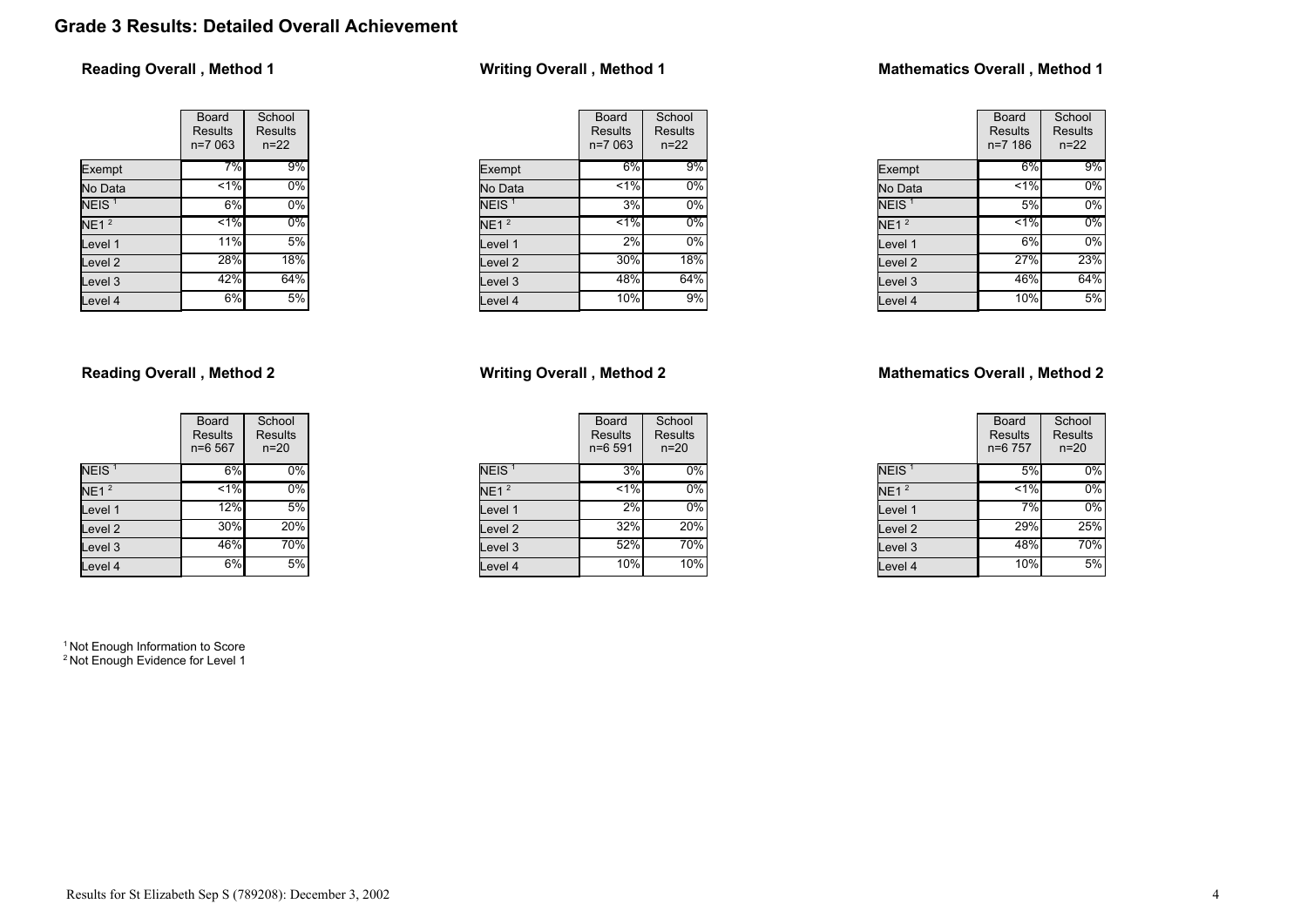## Grade 3 Results: Detailed Reading Achievement in Categories, Method 2

|               | Reasoning                                   |                                      | <b>Communication</b>                        |                               | <b>Organization of Ideas</b>                |                                      | <b>Application of Conventions</b>           |                                      |
|---------------|---------------------------------------------|--------------------------------------|---------------------------------------------|-------------------------------|---------------------------------------------|--------------------------------------|---------------------------------------------|--------------------------------------|
|               | <b>Board</b><br><b>Results</b><br>$n=6$ 439 | School<br><b>Results</b><br>$n = 20$ | <b>Board</b><br><b>Results</b><br>$n=6$ 467 | School<br>Results<br>$n = 20$ | <b>Board</b><br><b>Results</b><br>$n=6$ 429 | School<br><b>Results</b><br>$n = 20$ | <b>Board</b><br><b>Results</b><br>$n=6$ 494 | School<br><b>Results</b><br>$n = 20$ |
| Average score | 9.4 / 20                                    | 11.0 /20                             | 9.7 / 20                                    | 10.5 /20                      | 8.8 / 20                                    | 9.4 / 20                             | 10.9/20                                     | 13.0 /20                             |

# Grade 3 Results: Detailed Writing Achievement in Categories, Method 2

|               | Reasoning                                    |                                    | Communication                        |                                    | Organization of Ideas                |                                    | <b>Application of Conventions</b>     |                                      |
|---------------|----------------------------------------------|------------------------------------|--------------------------------------|------------------------------------|--------------------------------------|------------------------------------|---------------------------------------|--------------------------------------|
|               | <b>Board</b><br><b>Results</b><br>$n = 6553$ | School<br><b>Results</b><br>$n=20$ | <b>Board</b><br>Results<br>$n=6$ 554 | School<br><b>Results</b><br>$n=20$ | Board<br><b>Results</b><br>$n=6$ 554 | School<br><b>Results</b><br>$n=20$ | Board<br><b>Results</b><br>$n = 6556$ | School<br><b>Results</b><br>$n = 20$ |
| Average score | /8                                           | 5.4/8                              | 5.3/8                                | 5.7/8                              | 5.2/8                                | 5.7/8                              | 5.4/8                                 | 5.9/8                                |

# Grade 3 Results: Detailed Mathematics Achievement in Categories, Method 2

|               | <b>Problem Solving</b>                       |                                  | <b>Understanding of Concepts</b>           |                                      | <b>Application of Mathematical</b><br><b>Procedures</b> |                                      | <b>Communication of Required</b><br>Knowledge |                                      |
|---------------|----------------------------------------------|----------------------------------|--------------------------------------------|--------------------------------------|---------------------------------------------------------|--------------------------------------|-----------------------------------------------|--------------------------------------|
|               | <b>Board</b><br><b>Results</b><br>$n = 6640$ | School<br><b>Results</b><br>n=20 | <b>Board</b><br><b>Results</b><br>$n=6666$ | School<br><b>Results</b><br>$n = 20$ | Board<br><b>Results</b><br>$n=6$ 720                    | School<br><b>Results</b><br>$n = 20$ | <b>Board</b><br><b>Results</b><br>$n=6$ 704   | School<br><b>Results</b><br>$n = 20$ |
| Average score | 9.3 / 20                                     | 11.8 /20                         | 10.3 / 20                                  | 12.6/20                              | 11.2 / 20                                               | 11.1/20                              | 9.0 / 20                                      | 10.2 / 20                            |

## Grade 3 Results: Detailed Mathematics Achievement in Strands, Method 2

|               |                                | <b>Number Sense and Numeration</b> | <b>Geometry and Spatial Sense</b>     |                                    | <b>Measurement</b>                  |                                    | <b>Patterning and Algebra</b>        |                                      |                                             | Data Management and Probability    |
|---------------|--------------------------------|------------------------------------|---------------------------------------|------------------------------------|-------------------------------------|------------------------------------|--------------------------------------|--------------------------------------|---------------------------------------------|------------------------------------|
|               | Board<br>Results<br>$n = 6648$ | School<br><b>Results</b><br>$n=20$ | Board<br><b>Results</b><br>$n = 6691$ | School<br><b>Results</b><br>$n=20$ | Board<br><b>Results</b><br>$n=6674$ | School<br><b>Results</b><br>$n=20$ | Board<br><b>Results</b><br>$n=6$ 709 | School<br><b>Results</b><br>$n = 20$ | <b>Board</b><br><b>Results</b><br>$n=6$ 709 | School<br><b>Results</b><br>$n=20$ |
| Average score | 13.2 / 24                      | 15.9 / 24                          | 14.2 / 24                             | 16.1 / 24                          | 12.0 /24                            | 13.0 /24                           | 13.4 / 24                            | 13.4 / 24                            | 13.4 / 24                                   | 13.4 / 24                          |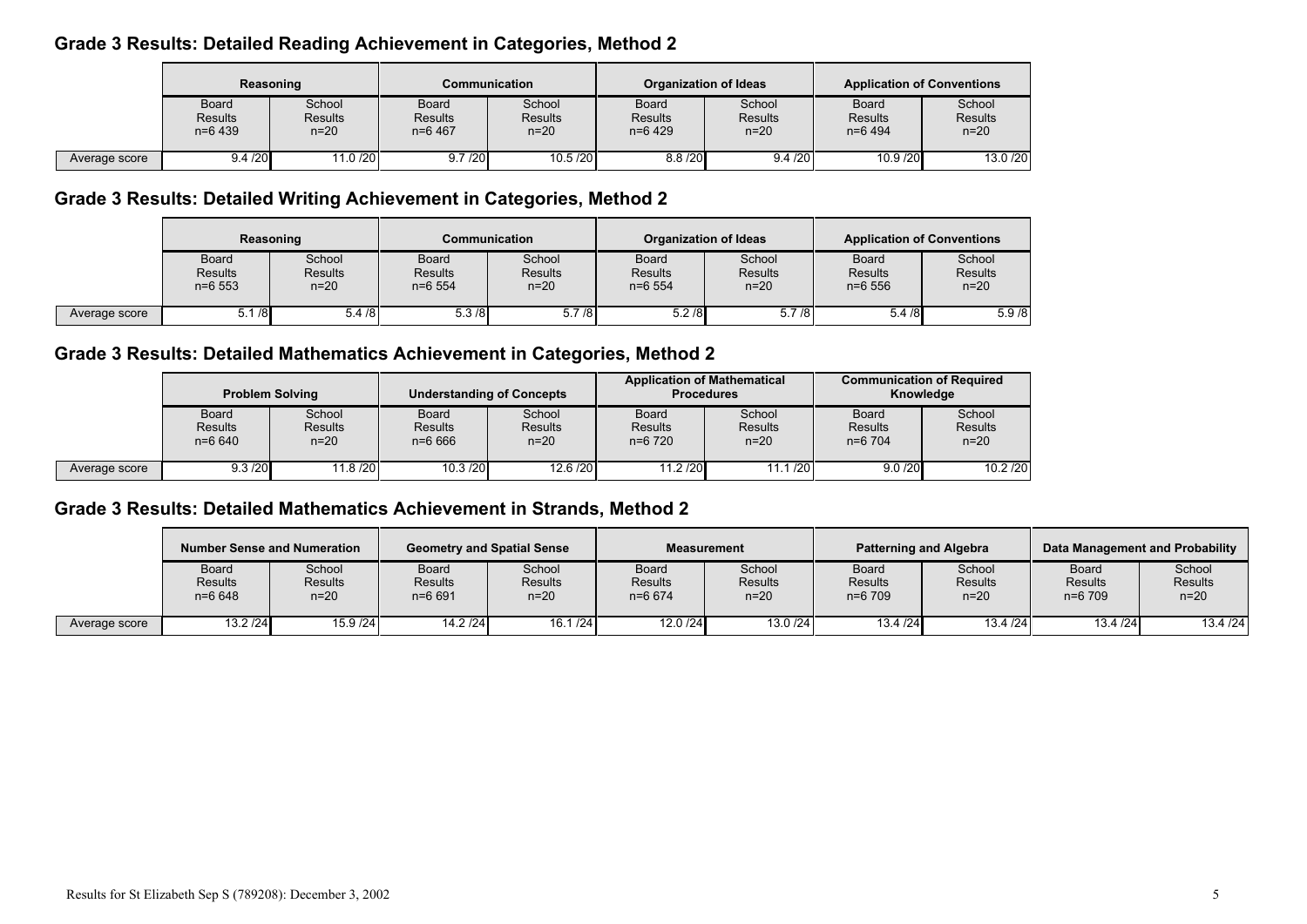# Grade 6 Results: Detailed Overall Achievement

### Reading Overall , Method 1

|                    | Board<br>Results<br>n=7 046 | School<br><b>Results</b><br>$n = 21$ |
|--------------------|-----------------------------|--------------------------------------|
| Exempt             | 5%                          | $0\%$                                |
| No Data            | 1%                          | 10%                                  |
| NEIS <sup>1</sup>  | 6%                          | 90%                                  |
| NE1 <sup>2</sup>   | $1\%$                       | $0\%$                                |
| Level 1            | 8%                          | 0%                                   |
| Level <sub>2</sub> | 26%                         | $0\%$                                |
| Level <sub>3</sub> | 45%                         | $0\%$                                |
| Level 4            | 10%                         | $0\%$                                |

### Reading Overall , Method 2

|                    | Board<br><b>Results</b><br>n=6 688 | School<br>Results<br>$n = 19$ |
|--------------------|------------------------------------|-------------------------------|
| NEIS <sup>1</sup>  | 6%                                 | 100%                          |
| NE1 <sup>2</sup>   | $< 1\%$                            | 0%                            |
| Level 1            | 8%                                 | $0\%$                         |
| Level <sub>2</sub> | 28%                                | 0%                            |
| Level <sub>3</sub> | 47%                                | 0%                            |
| Level 4            | 11%                                | 0%                            |

<sup>1</sup> Not Enough Information to Score <sup>2</sup> Not Enough Evidence for Level 1

## Writing Overall , Method 1

|                    | Board<br>Results<br>n=7 046 | School<br>Results<br>$n = 21$ |
|--------------------|-----------------------------|-------------------------------|
| Exempt             | 5%                          | $0\%$                         |
| No Data            | $< 1\%$                     | 10%                           |
| NEIS <sup>1</sup>  | 3%                          | 0%                            |
| NE1 <sup>2</sup>   | $1\%$                       | 0%                            |
| Level 1            | 6%                          | 0%                            |
| Level <sub>2</sub> | 31%                         | 38%                           |
| Level <sub>3</sub> | 43%                         | 48%                           |
| Level 4            | 11%                         | 5%                            |

### Writing Overall , Method 2

|                   | Board<br><b>Results</b><br>n=6 696 | School<br>Results<br>$n = 19$ |
|-------------------|------------------------------------|-------------------------------|
| NEIS <sup>1</sup> | 4%                                 | $0\%$                         |
| NE1 <sup>2</sup>  | $1\%$                              | 0%                            |
| Level 1           | 7%                                 | 0%                            |
| Level 2           | 33%                                | 42%                           |
| Level 3           | 45%                                | 53%                           |
| Level 4           | $12\%$                             | 5%                            |

### Mathematics Overall , Method 1

|                   | Board<br><b>Results</b><br>$n=7046$ | School<br><b>Results</b><br>$n = 21$ |
|-------------------|-------------------------------------|--------------------------------------|
| Exempt            | 5%                                  | $0\%$                                |
| No Data           | 1%                                  | 10%                                  |
| NEIS <sup>1</sup> | 6%                                  | 0%                                   |
| NE1 <sup>2</sup>  | $1\%$                               | 0%                                   |
| Level 1           | 11%                                 | 5%                                   |
| Level 2           | 27%                                 | 24%                                  |
| Level 3           | 38%                                 | 52%                                  |
| Level 4           | 14%                                 | 10%                                  |

### Mathematics Overall , Method 2

|                   | Board<br><b>Results</b><br>n=6 705 | School<br><b>Results</b><br>$n = 19$ |
|-------------------|------------------------------------|--------------------------------------|
| NEIS <sup>1</sup> | 6%                                 | 0%                                   |
| NE1 <sup>2</sup>  | $1\%$                              | 0%                                   |
| Level 1           | 11%                                | 5%                                   |
| Level 2           | 28%                                | 26%                                  |
| Level 3           | 40%                                | 58%                                  |
| Level 4           | 15%                                | $11\overline{\%}$                    |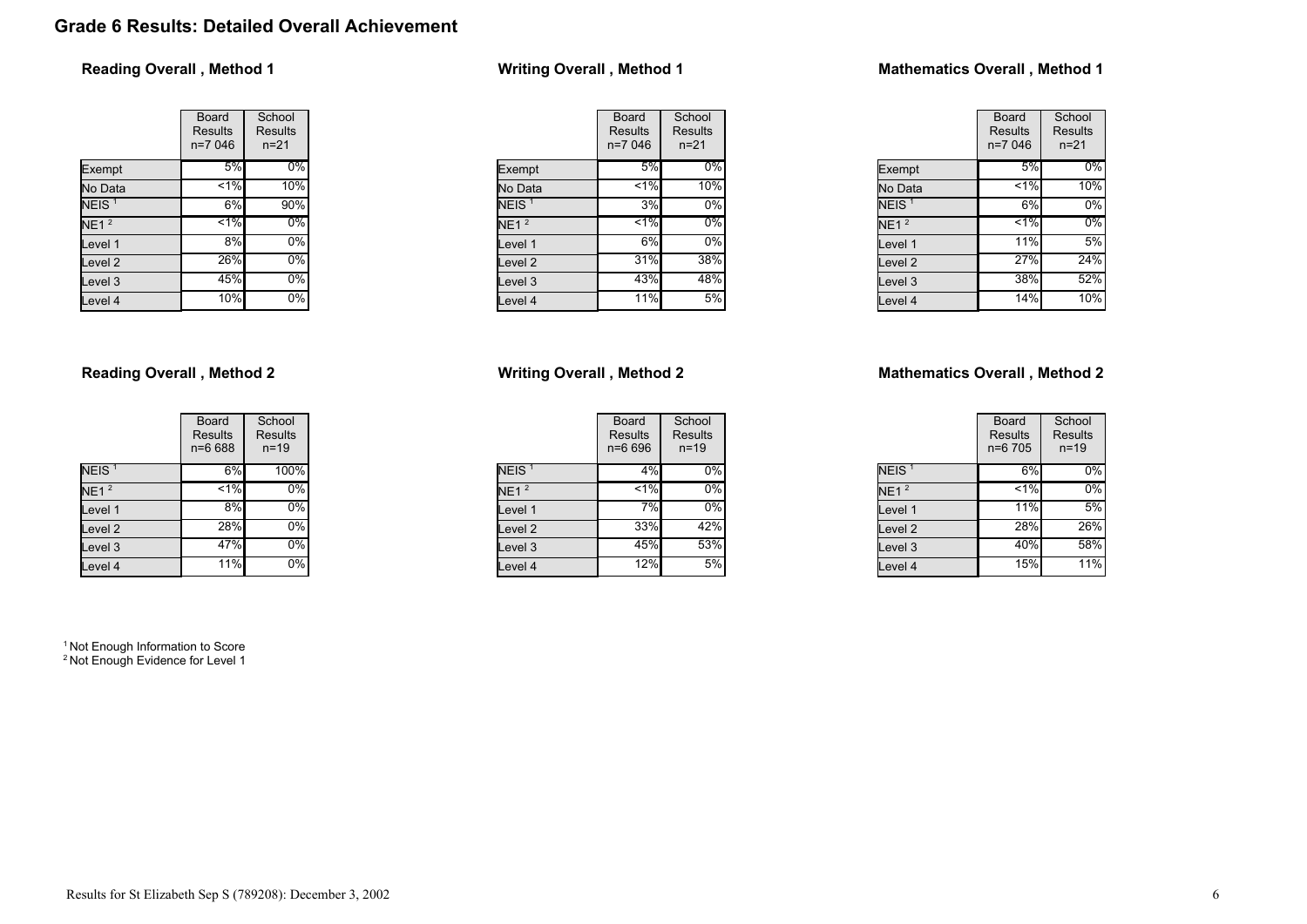## Grade 6 Results: Detailed Reading Achievement in Categories, Method 2

|               | Reasoning                            |                                   | Communication                              |                                   | <b>Organization of Ideas</b>                 |                                   | <b>Application of Conventions</b>            |                                   |
|---------------|--------------------------------------|-----------------------------------|--------------------------------------------|-----------------------------------|----------------------------------------------|-----------------------------------|----------------------------------------------|-----------------------------------|
|               | Board<br><b>Results</b><br>$n=6$ 541 | School<br><b>Results</b><br>$n=0$ | <b>Board</b><br><b>Results</b><br>$n=6567$ | School<br><b>Results</b><br>$n=0$ | <b>Board</b><br><b>Results</b><br>$n = 6628$ | School<br><b>Results</b><br>$n=0$ | <b>Board</b><br><b>Results</b><br>$n = 6553$ | School<br><b>Results</b><br>$n=0$ |
| Average score | 11.0 /20                             | /20                               | 10.6 / 20                                  | $\overline{720}$ l                | 10.7/20                                      | /20                               | 10.2 / 20                                    | /20                               |

# Grade 6 Results: Detailed Writing Achievement in Categories, Method 2

|               | Reasoning                                    |                                  | Communication                         |                                      | Organization of Ideas                 |                                    | <b>Application of Conventions</b>          |                                      |
|---------------|----------------------------------------------|----------------------------------|---------------------------------------|--------------------------------------|---------------------------------------|------------------------------------|--------------------------------------------|--------------------------------------|
|               | <b>Board</b><br><b>Results</b><br>$n = 6599$ | School<br><b>Results</b><br>n=19 | <b>Board</b><br>Results<br>$n = 6606$ | School<br><b>Results</b><br>$n = 19$ | Board<br><b>Results</b><br>$n = 6601$ | School<br><b>Results</b><br>$n=19$ | <b>Board</b><br><b>Results</b><br>$n=6607$ | School<br><b>Results</b><br>$n = 19$ |
| Average score | 4.9/8                                        | 5.0/8                            | 5.1/8                                 | 4.8/8                                | 5.0/8                                 | 4.6/8                              | 5.3/8                                      | 5.4/8                                |

# Grade 6 Results: Detailed Mathematics Achievement in Categories, Method 2

|               | <b>Problem Solving</b>                       |                                      | <b>Understanding of Concepts</b>             |                                      | <b>Application of Mathematical</b><br><b>Procedures</b> |                                      | <b>Communication of Required</b><br>Knowledge |                                      |
|---------------|----------------------------------------------|--------------------------------------|----------------------------------------------|--------------------------------------|---------------------------------------------------------|--------------------------------------|-----------------------------------------------|--------------------------------------|
|               | <b>Board</b><br><b>Results</b><br>$n = 6613$ | School<br><b>Results</b><br>$n = 19$ | <b>Board</b><br><b>Results</b><br>$n = 6618$ | School<br><b>Results</b><br>$n = 19$ | <b>Board</b><br><b>Results</b><br>$n = 6595$            | School<br><b>Results</b><br>$n = 19$ | <b>Board</b><br><b>Results</b><br>$n=6632$    | School<br><b>Results</b><br>$n = 19$ |
| Average score | 10.1 / 20                                    | 10.4 / 20                            | 11.4 / 20                                    | 11.3 / 20                            | 11.6 / 20                                               | 12.8 / 20                            | 9.9 / 20                                      | 10.5 / 20                            |

## Grade 6 Results: Detailed Mathematics Achievement in Strands, Method 2

|               | Number Sense and Numeration           |                               | <b>Geometry and Spatial Sense</b> |                               | <b>Measurement</b>                    |                                    | <b>Patterning and Algebra</b>         |                                      | Data Management and Probability             |                                    |
|---------------|---------------------------------------|-------------------------------|-----------------------------------|-------------------------------|---------------------------------------|------------------------------------|---------------------------------------|--------------------------------------|---------------------------------------------|------------------------------------|
|               | Board<br><b>Results</b><br>$n = 6643$ | School<br>Results<br>$n = 19$ | Board<br>Results<br>$n=6627$      | School<br>Results<br>$n = 19$ | Board<br><b>Results</b><br>$n = 6608$ | School<br><b>Results</b><br>$n=19$ | Board<br><b>Results</b><br>$n = 6591$ | School<br><b>Results</b><br>$n = 19$ | <b>Board</b><br><b>Results</b><br>$n=6$ 591 | School<br><b>Results</b><br>$n=19$ |
| Average score | 13.9 / 24                             | 13.8/24                       | 13.9 / 24                         | 14.7/24                       | 13.0 /24                              | 12.9 / 24                          | 13.6 / 24                             | 13.7 / 24                            | 13.6 / 24                                   | 13.7 / 24                          |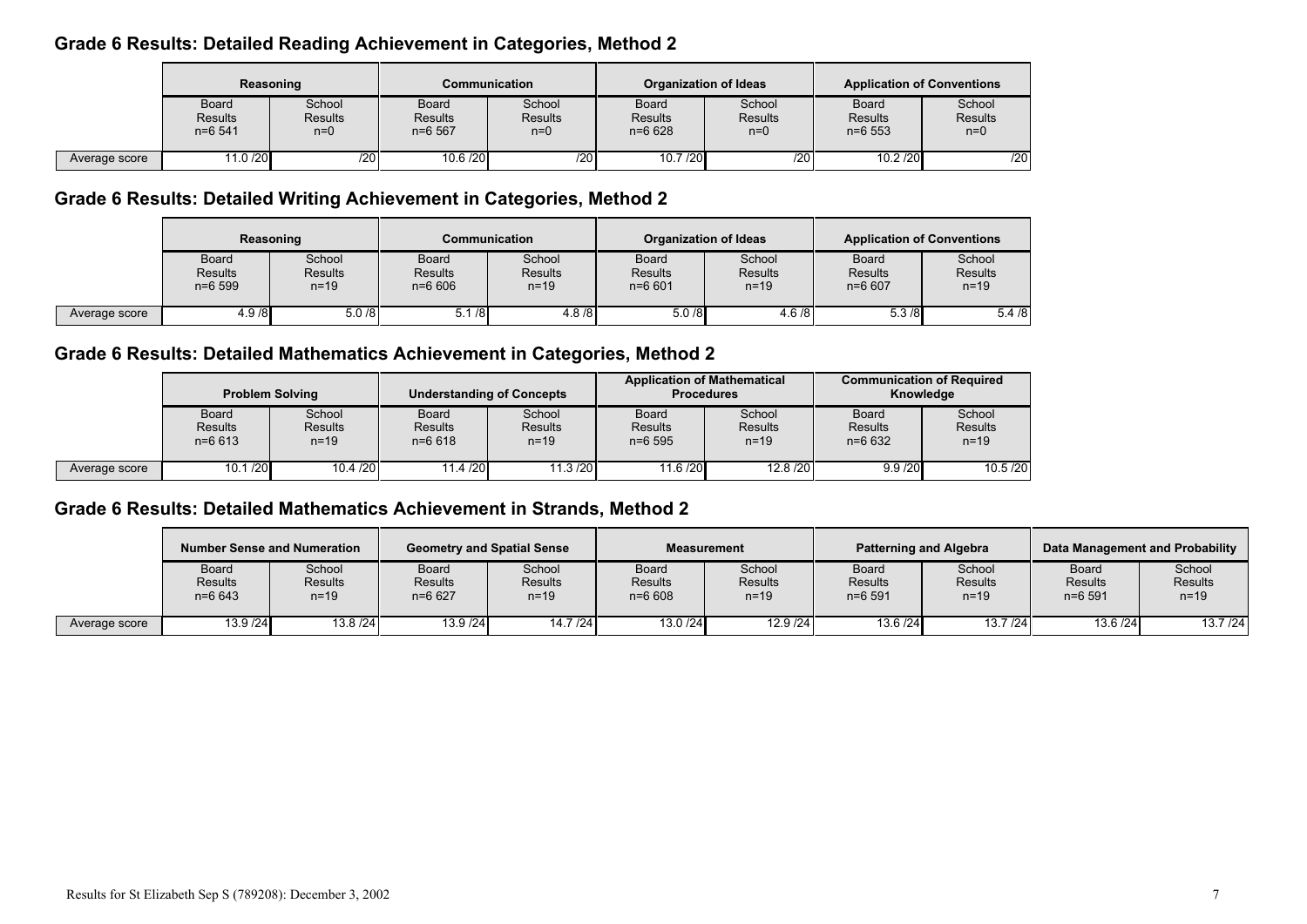## Grade 3 Achievement Results by Contextual Factors

### Results by Gender\*

### Reading Overall, Method 1

|                   |           | <b>Board Results</b> | <b>School Results</b> |             |  |  |
|-------------------|-----------|----------------------|-----------------------|-------------|--|--|
|                   | Girls     | <b>Boys</b>          | Girls                 | <b>Boys</b> |  |  |
|                   | $n=3,455$ | $n=3584$             | $n=13$                | $n=9$       |  |  |
|                   |           |                      |                       |             |  |  |
| Exempt            | 5%        | 8%                   | $0\%$                 | 22%         |  |  |
| No Data           | $1\%$     | 1%                   | 0%                    | $0\%$       |  |  |
| NEIS <sup>1</sup> | 5%        | 6%                   | 0%                    | $0\%$       |  |  |
| NE1 <sup>2</sup>  | $1\%$     | $1\%$                | 0%                    | $0\%$       |  |  |
| Level 1           | 10%       | 12%                  | 0%                    | 11%         |  |  |
| Level 2           | 28%       | 28%                  | 31%                   | $0\%$       |  |  |
| Level 3           | 45%       | 40%                  | 62%                   | 67%         |  |  |
| Level 4           | 7%        | 4%                   | 8%                    | $0\%$       |  |  |

#### Reading Overall, Method 2

|                   |                      | <b>Board Results</b>    | <b>School Results</b> |                      |
|-------------------|----------------------|-------------------------|-----------------------|----------------------|
|                   | Girls<br>$n = 3,265$ | <b>Boys</b><br>$n=3282$ | Girls<br>$n = 13$     | <b>Boys</b><br>$n=7$ |
| NEIS <sup>1</sup> | 5%                   | 7%                      | $0\%$                 | $0\%$                |
| NE1 <sup>2</sup>  | 1%                   | 1%                      | 0%                    | $0\%$                |
| Level 1           | 10%                  | 13%                     | 0%                    | 14%                  |
| evel 2.           | 29%                  | 31%                     | 31%                   | $0\%$                |
| Level 3           | 47%                  | 44%                     | 62%                   | 86%                  |
| Level 4           | 7%                   | 5%                      | 8%                    | $0\%$                |

### Writing Overall, Method 2

|                   | <b>Board Results</b> |                           | <b>School Results</b> |                      |
|-------------------|----------------------|---------------------------|-----------------------|----------------------|
|                   | Girls<br>$n=3273$    | <b>Boys</b><br>$n = 3298$ | Girls<br>$n = 13$     | <b>Boys</b><br>$n=7$ |
| NEIS <sup>1</sup> | 2%                   | 4%                        | $0\%$                 | $0\%$                |
| NE1 <sup>2</sup>  | 1%                   | 1%                        | 0%                    | $0\%$                |
| Level 1           | 2%                   | 3%                        | 0%                    | $0\%$                |
| Level 2           | 28%                  | 37%                       | 23%                   | 14%                  |
| Level 3           | 55%                  | 49%                       | 69%                   | 71%                  |
| Level 4           | 14%                  | 7%                        | 8%                    | 14%                  |

### Mathematics Overall, Method 2

|                   | <b>Board Results</b> |                            | <b>School Results</b> |                      |
|-------------------|----------------------|----------------------------|-----------------------|----------------------|
|                   | Girls<br>$n = 3,358$ | <b>Boys</b><br>$n = 3,380$ | Girls<br>$n = 13$     | <b>Boys</b><br>$n=7$ |
| NEIS <sup>1</sup> | 5%                   | 5%                         | $0\%$                 | $0\%$                |
| NE1 <sup>2</sup>  | $< 1\%$              | $< 1\%$                    | 0%                    | 0%                   |
| Level 1           | 7%                   | 6%                         | 0%                    | $0\%$                |
| Level 2           | 30%                  | 29%                        | 31%                   | 14%                  |
| Level 3           | 49%                  | 48%                        | 69%                   | 71%                  |
| Level 4           | 10%                  | 11%                        | 0%                    | 14%                  |

### Writing Overall, Method 1

|                   | <b>Board Results</b> |                         | <b>School Results</b> |                      |
|-------------------|----------------------|-------------------------|-----------------------|----------------------|
|                   | Girls<br>$n=3,455$   | <b>Boys</b><br>$n=3584$ | Girls<br>$n = 13$     | <b>Boys</b><br>$n=9$ |
| Exempt            | 5%                   | 8%                      | $0\%$                 | 22%                  |
| No Data           | < 1%                 | $< 1\%$                 | 0%                    | $0\%$                |
| NEIS <sup>1</sup> | $2\%$                | 3%                      | 0%                    | 0%                   |
| NE1 <sup>2</sup>  | 1%                   | $1\%$                   | 0%                    | 0%                   |
| Level 1           | 2%                   | 3%                      | 0%                    | $0\%$                |
| Level 2           | 26%                  | 34%                     | 23%                   | 11%                  |
| Level 3           | 52%                  | 45%                     | 69%                   | 56%                  |
| Level 4           | 13%                  | 7%                      | 8%                    | 11%                  |

### Mathematics Overall, Method 1

|                    | <b>Board Results</b> |                         | <b>School Results</b> |                      |
|--------------------|----------------------|-------------------------|-----------------------|----------------------|
|                    | Girls<br>$n=3,527$   | <b>Boys</b><br>$n=3635$ | Girls<br>$n = 13$     | <b>Boys</b><br>$n=9$ |
| Exempt             | 5%                   | 7%                      | 0%                    | 22%                  |
| No Data            | $< 1\%$              | < 1%                    | 0%                    | 0%                   |
| NEIS <sup>1</sup>  | 4%                   | 5%                      | $0\%$                 | 0%                   |
| NE1 <sup>2</sup>   | 1%                   | $1\%$                   | 0%                    | $0\%$                |
| Level 1            | $6\%$                | $6\%$                   | $0\%$                 | $0\%$                |
| Level <sub>2</sub> | 28%                  | 27%                     | 31%                   | 11%                  |
| Level 3            | 47%                  | 45%                     | 69%                   | 56%                  |
| Level 4            | 9%                   | 10%                     | $0\%$                 | 11%                  |

<sup>1</sup> Not Enough Information to Score

\* Results for gender are based upon students for whom gender data were available.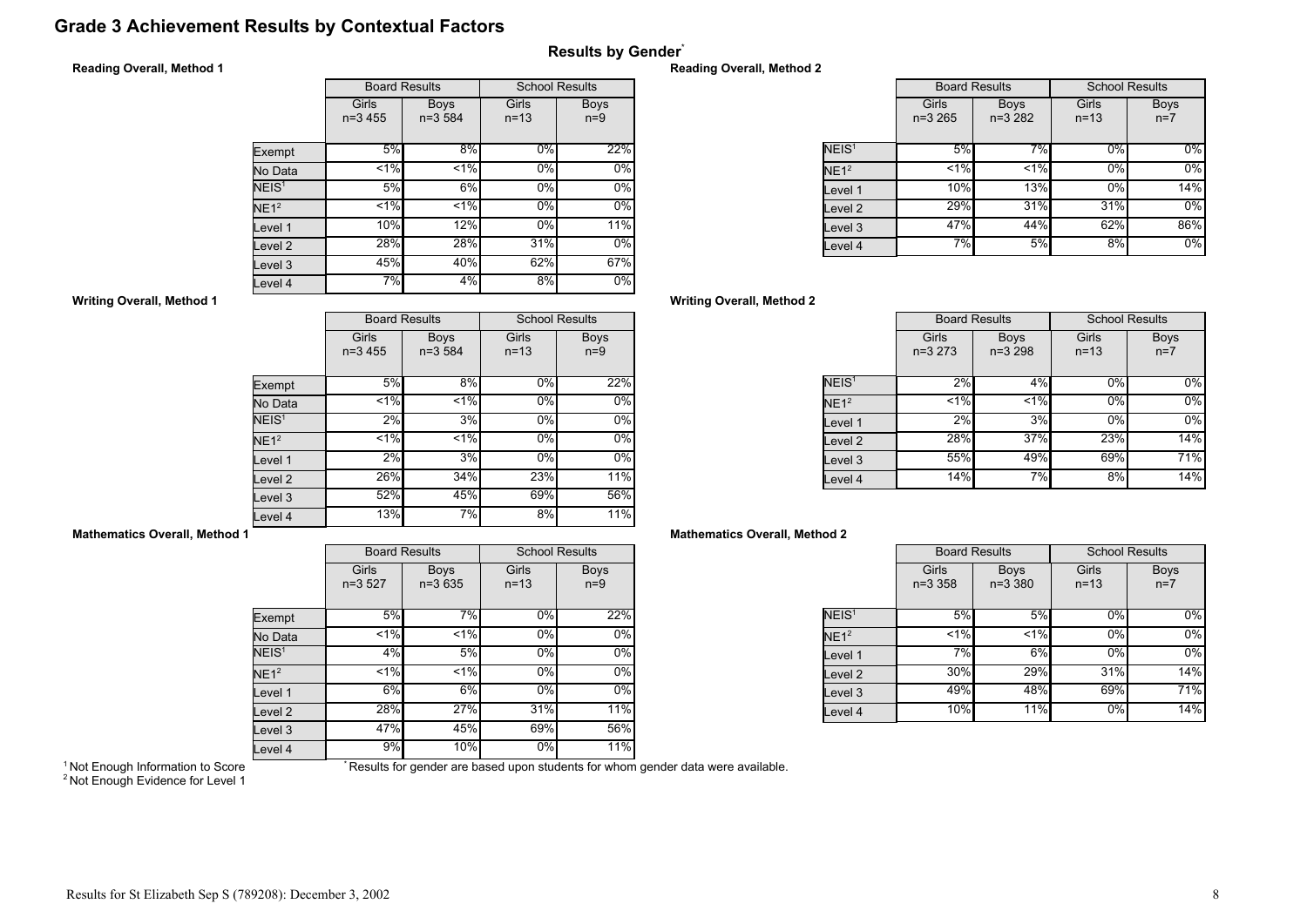# Grade 3 Achievement Results by Contextual Factors, cont'd

### Results by Results by English as a Second Language/English Literacy Development

### Reading Overall, Method 1

|                   | <b>Board Results</b>    |                                            | <b>School Results</b> |                                          |
|-------------------|-------------------------|--------------------------------------------|-----------------------|------------------------------------------|
|                   | In ESL/ELD<br>$n = 249$ | All Other<br><b>Students</b><br>$n = 6814$ | In ESL/ELD<br>$n=2$   | All Other<br><b>Students</b><br>$n = 20$ |
| Exempt            | 47%                     | 5%                                         | $0\%$                 | 10%                                      |
| No Data           | 2%                      | $1\%$                                      | 0%                    | 0%                                       |
| NEIS <sup>1</sup> | 3%                      | 6%                                         | 0%                    | 0%                                       |
| NE1 <sup>2</sup>  | 1%                      | $1\%$                                      | 0%                    | $0\%$                                    |
| Level 1           | 13%                     | 11%                                        | 50%                   | $0\%$                                    |
| evel 2            | 15%                     | 28%                                        | 50%                   | 15%                                      |
| Level 3           | 18%                     | 43%                                        | 0%                    | 70%                                      |
| Level 4           | 1%                      | 6%                                         | 0%                    | 5%                                       |

Reading Overall, Method 2

|                   | <b>Board Results</b>    |                                           | <b>School Results</b> |                                          |
|-------------------|-------------------------|-------------------------------------------|-----------------------|------------------------------------------|
|                   | In ESL/ELD<br>$n = 127$ | All Other<br><b>Students</b><br>$n=6$ 440 | In ESL/ELD<br>$n=2$   | All Other<br><b>Students</b><br>$n = 18$ |
| NEIS <sup>1</sup> | 6%                      | 6%                                        | $0\%$                 | 0%                                       |
| NE1 <sup>2</sup>  | 2%                      | $< 1\%$                                   | 0%                    | 0%                                       |
| evel 1.           | 25%                     | 11%                                       | 50%                   | 0%                                       |
| evel 2.           | 29%                     | 30%                                       | 50%                   | 17%                                      |
| evel 3.           | 36%                     | 46%                                       | 0%                    | 78%                                      |
| evel 4.           | 2%                      | 6%                                        | 0%                    | 6%                                       |

### Writing Overall, Method 2

|                    | <b>Board Results</b>    |                                           | <b>School Results</b> |                                          |
|--------------------|-------------------------|-------------------------------------------|-----------------------|------------------------------------------|
|                    | In ESL/ELD<br>$n = 137$ | All Other<br><b>Students</b><br>$n=6$ 454 | In ESL/ELD<br>$n=2$   | All Other<br><b>Students</b><br>$n = 18$ |
| NEIS <sup>1</sup>  | 4%                      | 3%                                        | $0\%$                 | $0\%$                                    |
| NE1 <sup>2</sup>   | 0%                      | < 1%                                      | 0%                    | $0\%$                                    |
| Level 1            | 12%                     | 2%                                        | 0%                    | $0\%$                                    |
| Level <sub>2</sub> | 47%                     | 32%                                       | 100%                  | 11%                                      |
| Level 3            | 34%                     | 52%                                       | 0%                    | 78%                                      |
| Level 4            | 3%                      | 11%                                       | 0%                    | 11%                                      |

#### Mathematics Overall, Method 2

|                   | <b>Board Results</b>    |                                            | <b>School Results</b> |                                          |
|-------------------|-------------------------|--------------------------------------------|-----------------------|------------------------------------------|
|                   | In ESL/ELD<br>$n = 152$ | All Other<br><b>Students</b><br>$n = 6605$ | In ESL/ELD<br>$n=2$   | All Other<br><b>Students</b><br>$n = 18$ |
| NEIS <sup>1</sup> | 8%                      | 5%                                         | 0%                    | 0%                                       |
| NE1 <sup>2</sup>  | 2%                      | $< 1\%$                                    | 0%                    | 0%                                       |
| Level 1           | 13%                     | 6%                                         | 0%                    | 0%                                       |
| Level 2           | 29%l                    | 29%                                        | 100%                  | 17%                                      |
| Level 3           | 40%                     | 49%                                        | 0%                    | 78%                                      |
| Level 4           | 8%                      | 10%                                        | 0%                    | 6%                                       |

#### Writing Overall, Method 1

|                   | <b>Board Results</b>    |                                          | <b>School Results</b> |                                        |
|-------------------|-------------------------|------------------------------------------|-----------------------|----------------------------------------|
|                   | In ESL/ELD<br>$n = 249$ | All Other<br><b>Students</b><br>$n=6814$ | In ESL/ELD<br>$n=2$   | All Other<br><b>Students</b><br>$n=20$ |
| Exempt            | 43%                     | 5%                                       | 0%                    | 10%                                    |
| No Data           | 2%                      | < 1%                                     | 0%                    | $0\%$                                  |
| NEIS <sup>1</sup> | $2\%$                   | 3%                                       | 0%                    | $0\%$                                  |
| NE1 <sup>2</sup>  | 0%                      | $< 1\%$                                  | 0%                    | $0\%$                                  |
| Level 1           | 6%                      | 2%                                       | 0%                    | $0\%$                                  |
| Level 2           | 26%                     | 30%                                      | 100%                  | 10%                                    |
| Level 3           | 19%                     | 50%                                      | 0%                    | 70%                                    |
| Level 4           | $2\%$                   | 10%                                      | 0%                    | 10%                                    |

### Mathematics Overall, Method 1

|                    |                         | <b>Board Results</b>                    | <b>School Results</b> |                                          |
|--------------------|-------------------------|-----------------------------------------|-----------------------|------------------------------------------|
|                    | In ESL/ELD<br>$n = 249$ | All Other<br><b>Students</b><br>n=6 937 | In ESL/ELD<br>$n=2$   | All Other<br><b>Students</b><br>$n = 20$ |
| Exempt             | 37%                     | 5%                                      | 0%                    | 10%                                      |
| No Data            | 2%                      | 1%                                      | 0%                    | 0%                                       |
| NEIS <sup>1</sup>  | 5%                      | 5%                                      | $0\%$                 | 0%                                       |
| $NE1^2$            | 1%                      | $< 1\%$                                 | 0%                    | $0\%$                                    |
| Level 1            | 8%                      | 6%                                      | $0\%$                 | 0%                                       |
| Level <sub>2</sub> | 18%                     | 28%                                     | 100%                  | 15%                                      |
| Level 3            | 24%                     | 46%                                     | $0\%$                 | 70%                                      |
| Level 4            | 5%                      | 10%                                     | 0%                    | 5%                                       |

<sup>1</sup> Not Enough Information to Score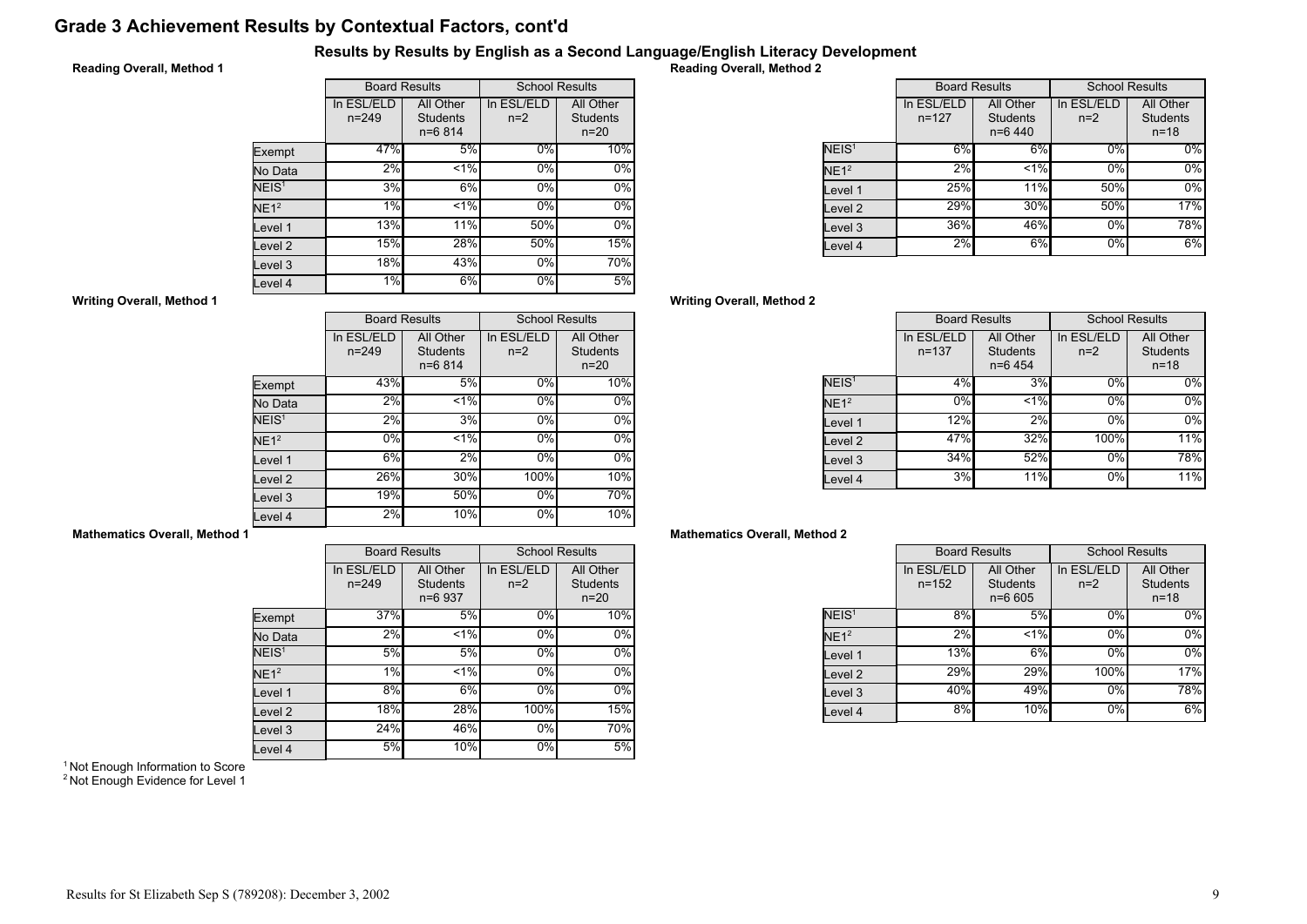# Grade 3 Achievement Results by Contextual Factors, cont'd

### Results for Students with Special Needs (excluding Gifted and Enriched)

### Reading Overall, Method 1

|                   | <b>Board Results</b>                 |                                             | <b>School Results</b>            |                                          |
|-------------------|--------------------------------------|---------------------------------------------|----------------------------------|------------------------------------------|
|                   | Special<br><b>Needs</b><br>$n = 954$ | All Other<br><b>Students</b><br>$n = 6$ 109 | Special<br><b>Needs</b><br>$n=4$ | All Other<br><b>Students</b><br>$n = 18$ |
| Exempt            | 35%                                  | 2%                                          | 50%                              | $0\%$                                    |
| No Data           | 1%                                   | < 1%                                        | 0%                               | $0\%$                                    |
| NEIS <sup>1</sup> | 9%                                   | 5%                                          | 0%                               | 0%                                       |
| NE1 <sup>2</sup>  | 1%                                   | < 1%                                        | 0%                               | $0\%$                                    |
| Level 1           | 20%                                  | 10%                                         | 25%                              | $0\%$                                    |
| evel 2            | 23%                                  | 29%                                         | 25%                              | 17%                                      |
| Level 3           | 10%                                  | 48%                                         | $0\%$                            | 78%                                      |
| evel 4.           | 1%                                   | 6%                                          | 0%                               | 6%                                       |

Reading Overall, Method 2

|                    | <b>Board Results</b>                 |                                            | <b>School Results</b>            |                                          |
|--------------------|--------------------------------------|--------------------------------------------|----------------------------------|------------------------------------------|
|                    | Special<br><b>Needs</b><br>$n = 614$ | All Other<br><b>Students</b><br>$n = 5953$ | Special<br><b>Needs</b><br>$n=2$ | All Other<br><b>Students</b><br>$n = 18$ |
| NEIS <sup>1</sup>  | 14%                                  | 5%                                         | 0%                               | $0\%$                                    |
| NE1 <sup>2</sup>   | 2%                                   | 1%                                         | 0%                               | $0\%$                                    |
| Level 1            | 31%                                  | <b>10%</b>                                 | 50%                              | $0\%$                                    |
| Level <sub>2</sub> | 36%                                  | 29%                                        | 50%                              | 17%                                      |
| Level 3            | 15%                                  | 49%                                        | 0%                               | 78%                                      |
| Level 4            | 1%                                   | 7%                                         | $0\%$                            | 6%                                       |

### Writing Overall, Method 2

|                   | <b>Board Results</b>                 |                                            | <b>School Results</b>            |                                          |
|-------------------|--------------------------------------|--------------------------------------------|----------------------------------|------------------------------------------|
|                   | Special<br><b>Needs</b><br>$n = 631$ | All Other<br><b>Students</b><br>$n = 5960$ | Special<br><b>Needs</b><br>$n=2$ | All Other<br><b>Students</b><br>$n = 18$ |
| NEIS <sup>1</sup> | 10%                                  | 2%                                         | 0%                               | $0\%$                                    |
| NE1 <sup>2</sup>  | 1%                                   | 0%                                         | 0%                               | $0\%$                                    |
| Level 1           | 12%                                  | 1%                                         | 0%                               | $0\%$                                    |
| Level 2           | 58%                                  | 30%                                        | 100%                             | 11%                                      |
| Level 3           | 18%                                  | 56%                                        | $0\%$                            | 78%                                      |
| Level 4           | 1%                                   | 11%                                        | 0%                               | 11%                                      |

### Mathematics Overall, Method 2

|                   | <b>Board Results</b>                 |                                             | <b>School Results</b>            |                                          |
|-------------------|--------------------------------------|---------------------------------------------|----------------------------------|------------------------------------------|
|                   | Special<br><b>Needs</b><br>$n = 657$ | All Other<br><b>Students</b><br>$n = 6 100$ | Special<br><b>Needs</b><br>$n=2$ | All Other<br><b>Students</b><br>$n = 18$ |
| NEIS <sup>1</sup> | 8%                                   | 5%                                          | 0%                               | $0\%$                                    |
| NE1 <sup>2</sup>  | 2%                                   | $1\%$                                       | 0%                               | 0%                                       |
| Level 1           | 19%                                  | 5%                                          | 0%                               | 0%                                       |
| Level 2           | 44%                                  | 28%                                         | 100%                             | 17%                                      |
| Level 3           | 24%                                  | 51%                                         | 0%                               | 78%                                      |
| Level 4           | 3%                                   | 11%                                         | 0%                               | 6%                                       |

#### Writing Overall, Method 1

|                   | <b>Board Results</b>                 |                                             | <b>School Results</b>            |                                          |
|-------------------|--------------------------------------|---------------------------------------------|----------------------------------|------------------------------------------|
|                   | Special<br><b>Needs</b><br>$n = 954$ | All Other<br><b>Students</b><br>$n = 6$ 109 | Special<br><b>Needs</b><br>$n=4$ | All Other<br><b>Students</b><br>$n = 18$ |
| Exempt            | 33%                                  | 2%                                          | 50%                              | 0%                                       |
| No Data           | 1%                                   | < 1%                                        | 0%                               | 0%                                       |
| NEIS <sup>1</sup> | 7%                                   | $2\%$                                       | 0%                               | $0\%$                                    |
| NE1 <sup>2</sup>  | 1%                                   | 0%                                          | 0%                               | 0%                                       |
| Level 1           | 8%                                   | 1%                                          | 0%                               | 0%                                       |
| Level 2           | 38%                                  | 29%                                         | 50%                              | 11%                                      |
| Level 3           | 12%                                  | 54%                                         | 0%                               | 78%                                      |
| Level 4           | $1\%$                                | 11%                                         | $0\%$                            | 11%                                      |

### Mathematics Overall, Method 1

|                    |                                      | <b>Board Results</b>                     |                                  | <b>School Results</b>                    |
|--------------------|--------------------------------------|------------------------------------------|----------------------------------|------------------------------------------|
|                    | Special<br><b>Needs</b><br>$n = 957$ | All Other<br><b>Students</b><br>$n=6229$ | Special<br><b>Needs</b><br>$n=4$ | All Other<br><b>Students</b><br>$n = 18$ |
| Exempt             | 31%                                  | 2%                                       | 50%                              | 0%                                       |
| No Data            | $1\%$                                | $1\%$                                    | $0\%$                            | 0%                                       |
| NEIS <sup>1</sup>  | 5%                                   | 5%                                       | 0%                               | 0%                                       |
| $NE1^2$            | 1%                                   | $< 1\%$                                  | 0%                               | $0\%$                                    |
| Level 1            | 13%                                  | 5%                                       | 0%                               | $0\%$                                    |
| Level <sub>2</sub> | 30%                                  | 27%                                      | 50%                              | 17%                                      |
| Level 3            | 17%                                  | 50%                                      | $0\%$                            | 78%                                      |
| Level 4            | 2%                                   | 11%                                      | 0%                               | 6%                                       |

<sup>1</sup> Not Enough Information to Score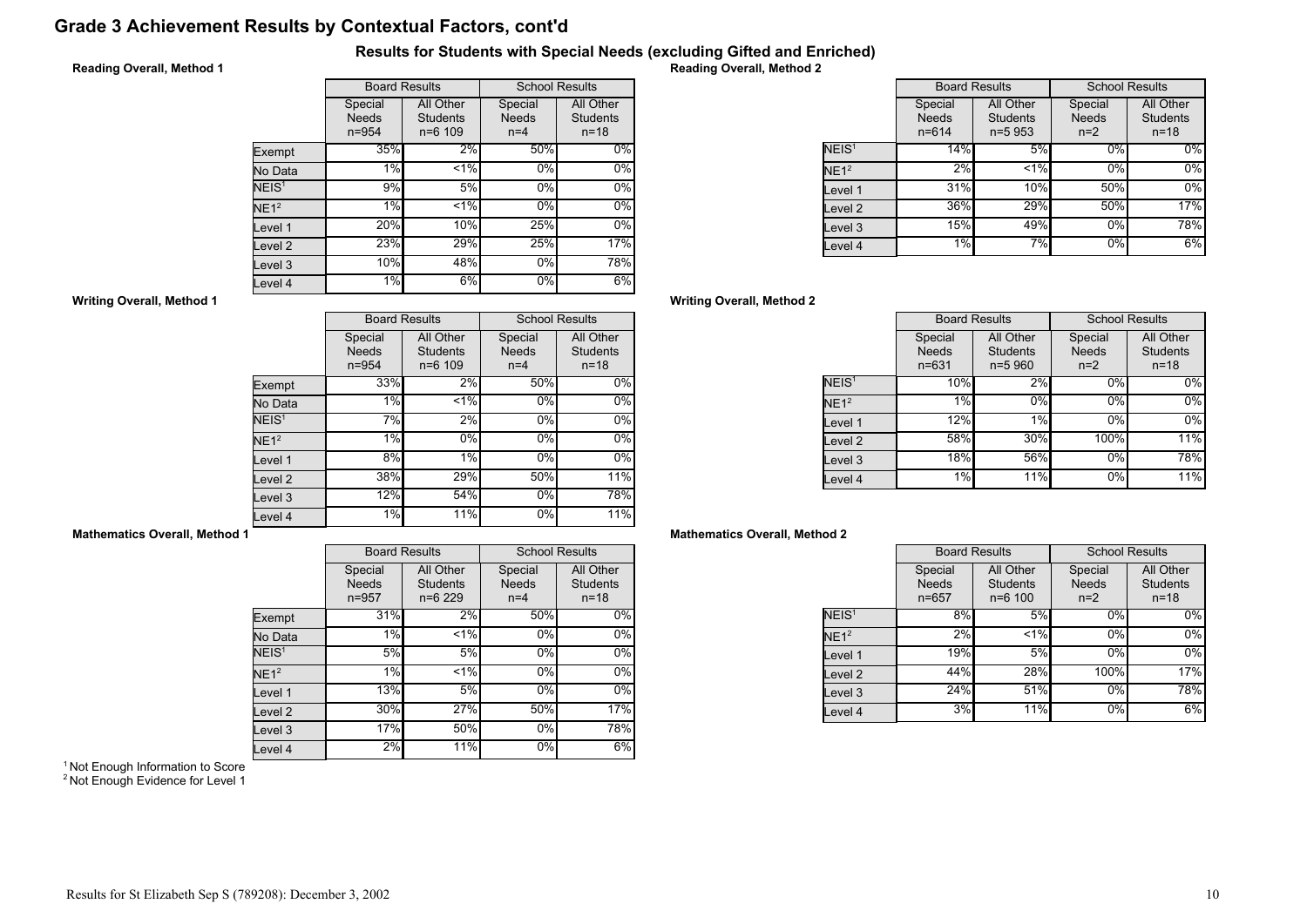### Grade 3 Achievement Results by Contextual Factors, cont'd Results for Students in French Immersion

### Reading<sup>3</sup>Overall, Method 1

|                   | <b>Board Results</b>         |                                          | <b>School Results</b>        |                                          |
|-------------------|------------------------------|------------------------------------------|------------------------------|------------------------------------------|
|                   | French<br>Immersion<br>$n=0$ | All Other<br><b>Students</b><br>$n=7063$ | French<br>Immersion<br>$n=0$ | All Other<br><b>Students</b><br>$n = 22$ |
| Exempt            |                              | 7%                                       |                              | 9%                                       |
| No Data           |                              | $< 1\%$                                  |                              | $0\%$                                    |
| NEIS <sup>1</sup> |                              | 6%                                       |                              | $0\%$                                    |
| NE1 <sup>2</sup>  |                              | $< 1\%$                                  |                              | $0\%$                                    |
| Level 1           |                              | 11%                                      |                              | 5%                                       |
| Level 2           |                              | 28%                                      |                              | 18%                                      |
| Level 3           |                              | 42%                                      |                              | 64%                                      |
| Level 4           |                              | 6%                                       |                              | 5%                                       |

### Reading<sup>3</sup>Overall, Method 2

|                   | <b>Board Results</b>         |                                          | <b>School Results</b>        |                                          |
|-------------------|------------------------------|------------------------------------------|------------------------------|------------------------------------------|
|                   | French<br>Immersion<br>$n=0$ | All Other<br><b>Students</b><br>$n=6567$ | French<br>Immersion<br>$n=0$ | All Other<br><b>Students</b><br>$n = 20$ |
| NEIS <sup>1</sup> |                              | 6%                                       |                              | $0\%$                                    |
| NE1 <sup>2</sup>  |                              | $< 1\%$                                  |                              | $0\%$                                    |
| Level 1           |                              | 12%                                      |                              | 5%                                       |
| lLevel 2          |                              | 30%                                      |                              | 20%                                      |
| Level 3           |                              | 46%                                      |                              | 70%                                      |
| Level 4           |                              | 6%                                       |                              | 5%                                       |

### Writing<sup>3</sup>Overall, Method 2

|                   | <b>Board Results</b>         |                                            | <b>School Results</b>        |                                        |
|-------------------|------------------------------|--------------------------------------------|------------------------------|----------------------------------------|
|                   | French<br>Immersion<br>$n=0$ | All Other<br><b>Students</b><br>$n = 6591$ | French<br>Immersion<br>$n=0$ | All Other<br><b>Students</b><br>$n=20$ |
| NEIS <sup>1</sup> |                              | 3%                                         |                              | $0\%$                                  |
| NE1 <sup>2</sup>  |                              | $< 1\%$                                    |                              | 0%                                     |
| Level 1           |                              | 2%                                         |                              | $0\%$                                  |
| Level 2           |                              | 32%                                        |                              | 20%                                    |
| Level 3           |                              | 52%                                        |                              | 70%                                    |
| Level 4           |                              | 10%                                        |                              | 10%                                    |

#### Mathematics<sup>4</sup> Overall, Method 2

|                   | <b>Board Results</b>             |                                            | <b>School Results</b>        |                                          |
|-------------------|----------------------------------|--------------------------------------------|------------------------------|------------------------------------------|
|                   | French<br>Immersion<br>$n = 122$ | All Other<br><b>Students</b><br>$n = 6635$ | French<br>Immersion<br>$n=0$ | All Other<br><b>Students</b><br>$n = 20$ |
| NEIS <sup>1</sup> | 8%                               | 5%                                         |                              | $0\%$                                    |
| NE1 <sup>2</sup>  | 0%                               | $< 1\%$                                    |                              | $0\%$                                    |
| Level 1           | 2%                               | 7%                                         |                              | 0%                                       |
| Level 2           | <b>16%</b>                       | 29%                                        |                              | 25%                                      |
| Level 3           | 64%                              | 48%                                        |                              | 70%                                      |
| Level 4           | 11%                              | 10%                                        |                              | 5%                                       |

#### Writing<sup>3</sup>Overall, Method 1

|                   |                              | <b>Board Results</b>                     | <b>School Results</b>        |                                          |
|-------------------|------------------------------|------------------------------------------|------------------------------|------------------------------------------|
|                   | French<br>Immersion<br>$n=0$ | All Other<br><b>Students</b><br>$n=7063$ | French<br>Immersion<br>$n=0$ | All Other<br><b>Students</b><br>$n = 22$ |
| Exempt            |                              | 6%                                       |                              | 9%                                       |
| No Data           |                              | $1\%$                                    |                              | $0\%$                                    |
| NEIS <sup>1</sup> |                              | 3%                                       |                              | $0\%$                                    |
| NE1 <sup>2</sup>  |                              | $1\%$                                    |                              | $0\%$                                    |
| Level 1           |                              | 2%                                       |                              | $0\%$                                    |
| evel 2.           |                              | 30%                                      |                              | 18%                                      |
| Level 3           |                              | 48%                                      |                              | 64%                                      |
| evel 4            |                              | 10%                                      |                              | 9%                                       |

#### Mathematics<sup>4</sup> Overall, Method 1

|                   | <b>Board Results</b>             |                                          | <b>School Results</b>        |                                          |
|-------------------|----------------------------------|------------------------------------------|------------------------------|------------------------------------------|
|                   | French<br>Immersion<br>$n = 123$ | All Other<br><b>Students</b><br>$n=7063$ | French<br>Immersion<br>$n=0$ | All Other<br><b>Students</b><br>$n = 22$ |
| Exempt            | 0%                               | 6%                                       |                              | 9%                                       |
| No Data           | 1%                               | $< 1\%$                                  |                              | 0%                                       |
| NEIS <sup>1</sup> | 8%                               | 5%                                       |                              | $0\%$                                    |
| NE1 <sup>2</sup>  | 0%                               | $1\%$                                    |                              | $0\%$                                    |
| Level 1           | 2%                               | 6%                                       |                              | $0\%$                                    |
| Level 2           | 15%                              | 28%                                      |                              | 23%                                      |
| Level 3           | 63%                              | 45%                                      |                              | 64%                                      |
| Level 4           | 11%                              | 10%                                      |                              | 5%                                       |

<sup>1</sup> Not Enough Information to Score <sup>2</sup> Not Enough Evidence for Level 1 3 Includes French Immersion students who wrote the reading and writing components in English (Options A and B). Does not include French

Immersion students who did not write the reading and writing components (Option C).<br>^ Includes French Immersion students who wrote the mathematics component in English (Option A) or who wrote a French translation of the En language mathematics component (Options B and C).

### Results for St Elizabeth Sep S (789208): December 3, 2002 11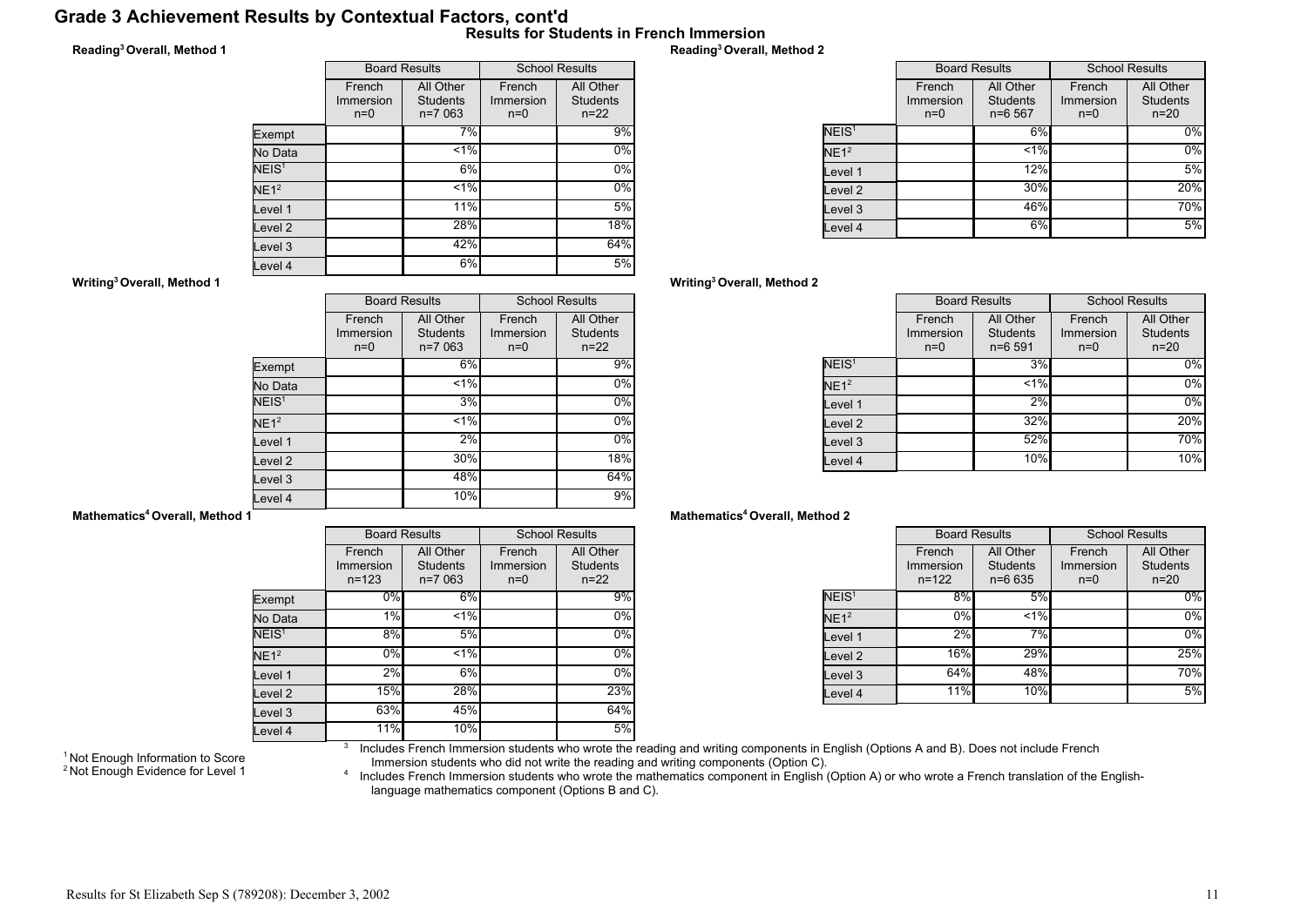## Grade 6 Achievement Results by Contextual Factors

## Results by Gender\*

### Reading Overall, Method 1

|                    |                   | <b>Board Results</b>     | <b>School Results</b> |                       |
|--------------------|-------------------|--------------------------|-----------------------|-----------------------|
|                    | Girls<br>$n=3529$ | <b>Boys</b><br>$n=3,485$ | Girls<br>$n = 11$     | <b>Boys</b><br>$n=10$ |
| Exempt             | 4%                | 6%                       | $0\%$                 | $0\%$                 |
| No Data            | 1%                | 1%                       | 0%                    | 20%                   |
| NEIS <sup>1</sup>  | 4%                | 7%                       | 100%                  | 80%                   |
| NE1 <sup>2</sup>   | $1\%$             | $1\%$                    | 0%                    | $0\%$                 |
| Level 1            | 6%                | 10%                      | 0%                    | $0\%$                 |
| Level <sub>2</sub> | 24%               | 29%                      | 0%                    | $0\%$                 |
| Level 3            | 49%               | 41%                      | 0%                    | $0\%$                 |
| Level 4            | 14%               | 7%                       | 0%                    | $0\%$                 |

### Reading Overall, Method 2

|                   |                    | <b>Board Results</b>    | <b>School Results</b> |                      |
|-------------------|--------------------|-------------------------|-----------------------|----------------------|
|                   | Girls<br>$n=3,392$ | <b>Boys</b><br>$n=3271$ | Girls<br>$n = 11$     | <b>Boys</b><br>$n=8$ |
| NEIS <sup>1</sup> | 4%                 | 8%                      | 100%                  | 100%                 |
| NE1 <sup>2</sup>  | 1%                 | 1%                      | 0%                    | $0\%$                |
| Level 1           | 6%                 | 10%                     | 0%                    | $0\%$                |
| evel 2.           | 24%                | 31%                     | 0%                    | $0\%$                |
| Level 3           | 51%                | 43%                     | 0%                    | $0\%$                |
| Level 4           | 14%                | 7%                      | $0\%$                 | $0\%$                |

### Writing Overall, Method 2

|                   | <b>Board Results</b> |                         | <b>School Results</b> |                      |
|-------------------|----------------------|-------------------------|-----------------------|----------------------|
|                   | Girls<br>$n = 3.397$ | <b>Boys</b><br>$n=3274$ | Girls<br>$n = 11$     | <b>Boys</b><br>$n=8$ |
| NEIS <sup>1</sup> | 2%                   | 5%                      | 0%                    | $0\%$                |
| NE1 <sup>2</sup>  | 1%                   | 1%                      | 0%                    | $0\%$                |
| Level 1           | 4%                   | 10%                     | 0%                    | $0\%$                |
| Level 2           | 29%                  | 38%                     | 36%                   | 50%                  |
| Level 3           | 49%                  | 41%                     | 55%                   | 50%                  |
| Level 4           | 16%                  | 7%                      | 9%                    | 0%                   |

### Mathematics Overall, Method 2

|                         | <b>Board Results</b> |                         | <b>School Results</b> |                      |
|-------------------------|----------------------|-------------------------|-----------------------|----------------------|
|                         | Girls<br>$n = 3,396$ | <b>Boys</b><br>$n=3284$ | Girls<br>$n = 11$     | <b>Boys</b><br>$n=8$ |
| $\overline{\sf NEIS}^1$ | 5%                   | 7%                      | 0%                    | 0%                   |
| NE1 <sup>2</sup>        | $< 1\%$              | $< 1\%$                 | 0%                    | 0%                   |
| Level 1                 | 10%                  | 12%                     | 0%                    | 12%                  |
| Level 2                 | 29%                  | 27%                     | 27%                   | 25%                  |
| Level 3                 | 40%                  | 39%                     | 64%                   | 50%                  |
| Level 4                 | 15%                  | 15%                     | 9%                    | 12%                  |

#### Writing Overall, Method 1

|                   |                   | <b>Board Results</b>     | <b>School Results</b> |                         |
|-------------------|-------------------|--------------------------|-----------------------|-------------------------|
|                   | Girls<br>$n=3529$ | <b>Boys</b><br>$n=3,485$ | Girls<br>$n = 11$     | <b>Boys</b><br>$n = 10$ |
| Exempt            | 4%                | 6%                       | 0%                    | $0\%$                   |
| No Data           | $1\%$             | $1\%$                    | $0\%$                 | 20%                     |
| NEIS <sup>1</sup> | 2%                | 4%                       | 0%                    | 0%                      |
| NE1 <sup>2</sup>  | 1%                | 1%                       | $0\%$                 | $0\%$                   |
| Level 1           | 4%                | 9%                       | 0%                    | $0\%$                   |
| Level 2           | 28%               | 35%                      | 36%                   | 40%                     |
| Level 3           | 47%               | 38%                      | 55%                   | 40%                     |
| Level 4           | 15%               | 7%                       | 9%                    | $0\%$                   |

### Mathematics Overall, Method 1

|                   |                     | <b>Board Results</b>     | <b>School Results</b> |                         |  |
|-------------------|---------------------|--------------------------|-----------------------|-------------------------|--|
|                   | Girls<br>$n = 3529$ | <b>Boys</b><br>$n=3,485$ | Girls<br>$n = 11$     | <b>Boys</b><br>$n = 10$ |  |
| Exempt            | 4%                  | 6%                       | 0%                    | 0%                      |  |
| No Data           | $< 1\%$             | < 1%                     | 0%                    | 20%                     |  |
| NEIS <sup>1</sup> | 5%                  | 6%                       | $0\%$                 | 0%                      |  |
| NE1 <sup>2</sup>  | 1%                  | $1\%$                    | 0%                    | 0%                      |  |
| Level 1           | 10%                 | 11%                      | $0\%$                 | 10%                     |  |
| Level 2           | 28%                 | 25%                      | 27%                   | 20%                     |  |
| Level 3           | 39%                 | 37%                      | 64%                   | 40%                     |  |
| Level 4           | 15%                 | 14%                      | 9%                    | 10%                     |  |

<sup>1</sup> Not Enough Information to Score

\* Results for gender are based upon students for whom gender data were available.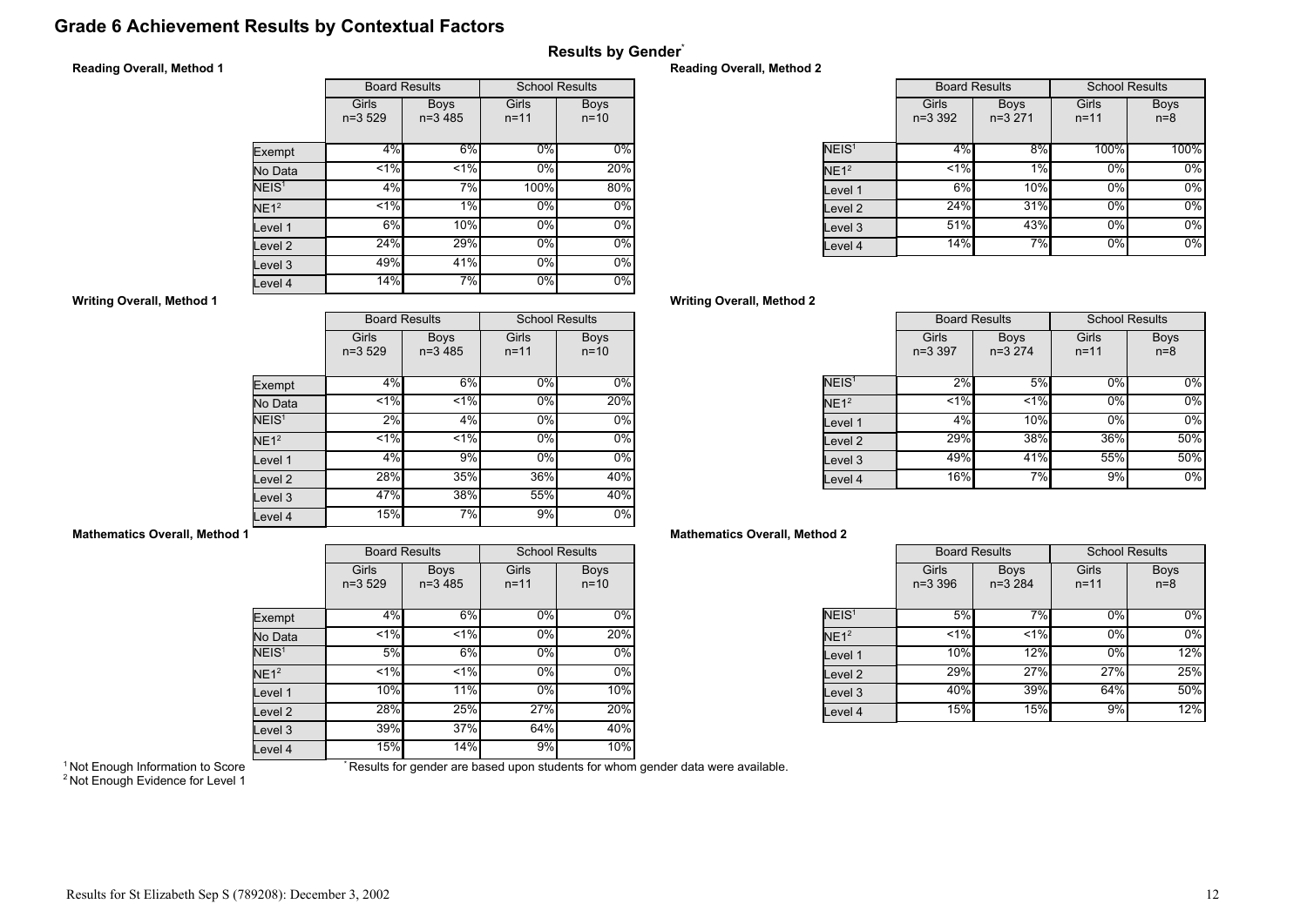# Grade 6 Achievement Results by Contextual Factors, cont'd

### Results by Results by English as a Second Language/English Literacy Development

### Reading Overall, Method 1

|                   | <b>Board Results</b>    |                                            | <b>School Results</b> |                                          |
|-------------------|-------------------------|--------------------------------------------|-----------------------|------------------------------------------|
|                   | In ESL/ELD<br>$n = 353$ | All Other<br><b>Students</b><br>$n = 6693$ | In ESL/ELD<br>$n=2$   | All Other<br><b>Students</b><br>$n = 19$ |
| Exempt            | 27%                     | 4%                                         | $0\%$                 | $0\%$                                    |
| No Data           | 1%                      | $< 1\%$                                    | 0%                    | 11%                                      |
| NEIS <sup>1</sup> | 10%                     | 5%                                         | 100%                  | 89%                                      |
| NE1 <sup>2</sup>  | 2%                      | 1.96                                       | 0%                    | $0\%$                                    |
| Level 1           | 19%                     | 7%                                         | 0%                    | 0%                                       |
| evel 2            | 25%                     | 26%                                        | 0%                    | $0\%$                                    |
| Level 3           | 13%                     | 46%                                        | 0%                    | $0\%$                                    |
| Level 4           | 2%                      | 11%                                        | 0%                    | 0%                                       |

Reading Overall, Method 2

|                   | <b>Board Results</b>    |                                           | <b>School Results</b> |                                          |
|-------------------|-------------------------|-------------------------------------------|-----------------------|------------------------------------------|
|                   | In ESL/ELD<br>$n = 254$ | All Other<br><b>Students</b><br>$n=6$ 434 | In ESL/ELD<br>$n=2$   | All Other<br><b>Students</b><br>$n = 17$ |
| NEIS <sup>1</sup> | 14%                     | 6%                                        | 100%                  | 100%                                     |
| NE1 <sup>2</sup>  | 3%                      | $< 1\%$                                   | 0%                    | 0%                                       |
| evel 1.           | 26%                     | 7%                                        | 0%                    | 0%                                       |
| evel 2.           | 35%                     | 27%                                       | 0%                    | 0%                                       |
| evel 3.           | 18%                     | 48%                                       | 0%                    | 0%                                       |
| evel 4.           | 3%                      | <b>11%</b>                                | 0%                    | 0%                                       |

### Writing Overall, Method 2

|                    | <b>Board Results</b>    |                                           | <b>School Results</b> |                                          |
|--------------------|-------------------------|-------------------------------------------|-----------------------|------------------------------------------|
|                    | In ESL/ELD<br>$n = 257$ | All Other<br><b>Students</b><br>$n=6$ 439 | In ESL/ELD<br>$n=2$   | All Other<br><b>Students</b><br>$n = 17$ |
| NEIS <sup>1</sup>  | 7%                      | 3%                                        | $0\%$                 | $0\%$                                    |
| NE1 <sup>2</sup>   | $< 1\%$                 | < 1%                                      | 0%                    | $0\%$                                    |
| Level 1            | 28%                     | 6%                                        | 0%                    | $0\%$                                    |
| Level <sub>2</sub> | 46%                     | 33%                                       | 50%                   | 41%                                      |
| Level 3            | 18%                     | 46%                                       | 50%                   | 53%                                      |
| Level 4            | 1%                      | 12%                                       | 0%                    | 6%                                       |

### Mathematics Overall, Method 2

|                   | <b>Board Results</b>    |                                           | <b>School Results</b> |                                          |
|-------------------|-------------------------|-------------------------------------------|-----------------------|------------------------------------------|
|                   | In ESL/ELD<br>$n = 265$ | All Other<br><b>Students</b><br>$n=6$ 440 | In ESL/ELD<br>$n=2$   | All Other<br><b>Students</b><br>$n = 17$ |
| NEIS <sup>1</sup> | 11%                     | 6%                                        | 0%                    | $0\%$                                    |
| NE1 <sup>2</sup>  | 2%                      | < 1%                                      | 0%                    | 0%                                       |
| Level 1           | 29%                     | 10%                                       | 50%                   | 0%                                       |
| Level 2           | 31%                     | 28%                                       | 0%                    | 29%                                      |
| Level 3           | 22%                     | 41%                                       | 50%                   | 59%                                      |
| Level 4           | 6%                      | 15%                                       | 0%                    | 12%                                      |

#### Writing Overall, Method 1

|                   |                         | <b>Board Results</b>                       | <b>School Results</b> |                                          |
|-------------------|-------------------------|--------------------------------------------|-----------------------|------------------------------------------|
|                   | In ESL/ELD<br>$n = 353$ | All Other<br><b>Students</b><br>$n = 6693$ | In ESL/ELD<br>$n=2$   | All Other<br><b>Students</b><br>$n = 19$ |
| Exempt            | 26%                     | 4%                                         | 0%                    | 0%                                       |
| No Data           | 1%                      | $\overline{51\%}$                          | 0%                    | 11%                                      |
| NEIS <sup>1</sup> | 5%                      | 3%                                         | $0\%$                 | 0%                                       |
| NE1 <sup>2</sup>  | 1%                      | $1\%$                                      | 0%                    | 0%                                       |
| Level 1           | 20%                     | 6%                                         | 0%                    | $0\%$                                    |
| evel 2            | 33%                     | 31%                                        | 50%                   | 37%                                      |
| Level 3           | 13%                     | 44%                                        | 50%                   | 47%                                      |
| Level 4           | $1\%$                   | 12%                                        | 0%                    | 5%                                       |

### Mathematics Overall, Method 1

|                    |                         | <b>Board Results</b>                       |                     | <b>School Results</b>                    |
|--------------------|-------------------------|--------------------------------------------|---------------------|------------------------------------------|
|                    | In ESL/ELD<br>$n = 353$ | All Other<br><b>Students</b><br>$n = 6693$ | In ESL/ELD<br>$n=2$ | All Other<br><b>Students</b><br>$n = 19$ |
| Exempt             | 24%                     | 4%                                         | 0%                  | 0%                                       |
| No Data            | 1%                      | $< 1\%$                                    | 0%                  | 11%                                      |
| NEIS <sup>1</sup>  | 8%                      | 5%                                         | $0\%$               | 0%                                       |
| NE1 <sup>2</sup>   | 1%                      | 1%                                         | $0\%$               | $0\%$                                    |
| Level 1            | 22%                     | 10%                                        | 50%                 | 0%                                       |
| Level <sub>2</sub> | 23%                     | 27%                                        | 0%                  | 26%                                      |
| Level 3            | 16%                     | 39%                                        | 50%                 | 53%                                      |
| Level 4            | 4%                      | 15%                                        | 0%                  | $\overline{11}\%$                        |

<sup>1</sup> Not Enough Information to Score